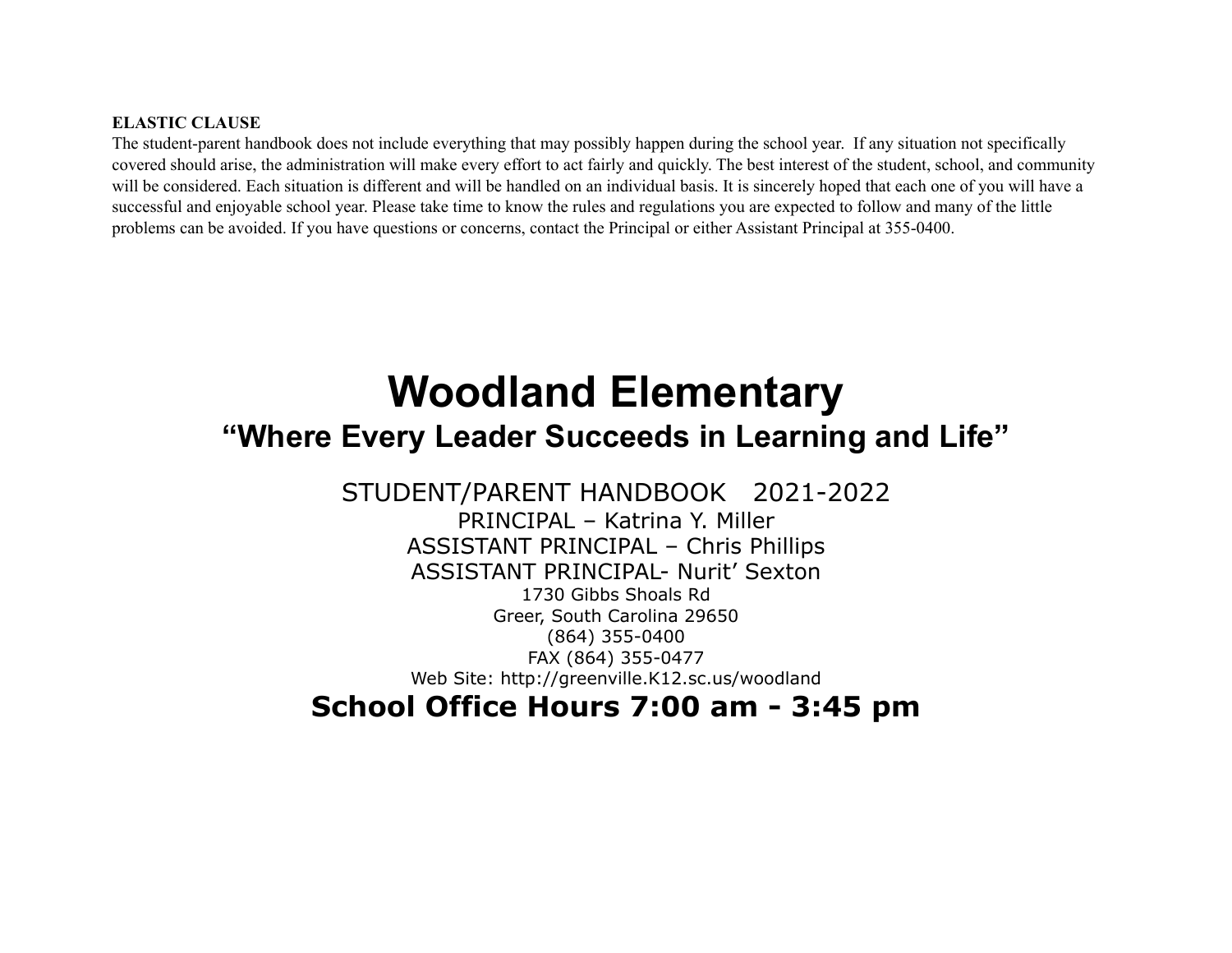## September 2021

Dear Woodland Wildcat Families,

Welcome to an exciting year at Woodland Elementary! We are so happy that you will be a part of our Woodland family! We are beyond excited to have our students back in the school. The theme for this year is #Woodlandworldwide……Champions of Leadership! We believe that as a Leader In Me school your child will experience various opportunities throughout the school year to achieve academically and to flourish as a leader. Our goal is for every day at Woodland to be a positive experience for all of our students and that they are excited about learning and leadership.

Now that summer has ended and we have returned to school, we would like to share some very important information with you through this STUDENT-PARENT HANDBOOK. It has been carefully prepared to help all of us have a better understanding of each other and to make Woodland a more pleasant and safe place to learn and work. Please take the time to read through our handbook. Knowing exactly what is expected to keep our students safe and focused on learning will make this school year easier, more rewarding, and a lot more fun.

As a school and district, we are focused on maintaining a safe environment for our students and staff. Thank you for partnering with us through these unprecedented times to provide our children with a quality education. I believe that we are capable of accomplishing amazing things when we work together.

Throughout the year, we will stay focused on working hard, setting goals, developing leadership skills, achieving academically, and celebrating our victories. We at Woodland are committed to synergizing as a team to ensure that each and every student is successful and that their individual needs are met. Please let us know if there is ever anything that we can do to assist your child or your family.

Yours in serving children,

Katrina Y. Miller Principal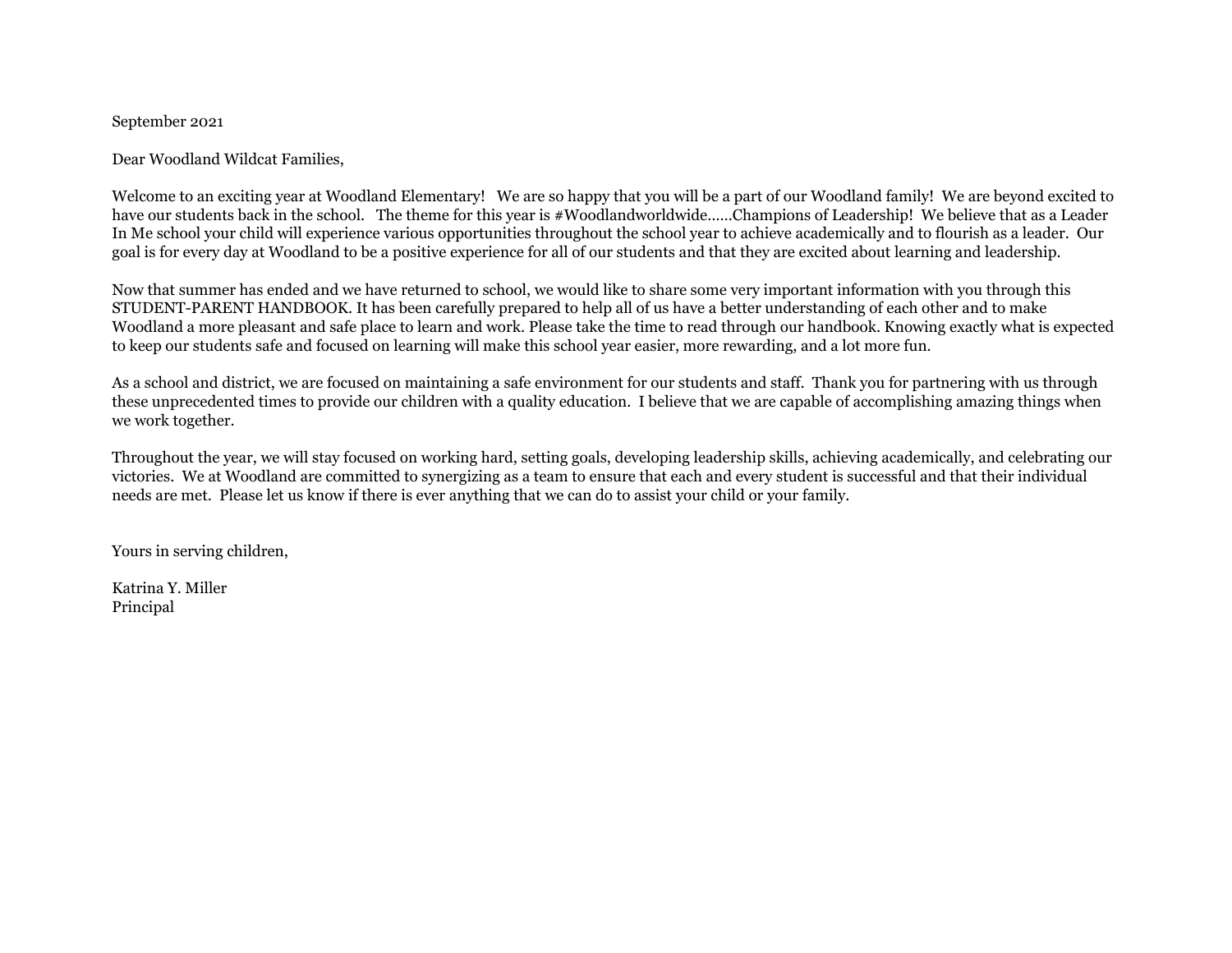## **VISION**

**Where Every Leader Succeeds in Learning and Life**

# **MISSION**

# **Our Woodland community's mission is to develop a safe, positive, student-centered environment for all students while seeking to develop productive and responsible leaders in our world.**

## **DAILY SCHEDULE**

## **7:00 - Earliest time students may enter the building.**

School building opens to students. All students entering the building from 7:00-7:30 will either go to the cafeteria for breakfast or sit in grade level hall socially distanced. At 7:25, students will report to their homeroom classroom and eat their school breakfast if they got one from the cafeteria. Breakfast is served from 7:00-7:40. Breakfast is free for all students.

**7:25 -** All classrooms will be opened and teachers will be at their doors to greet students.

**7:45** - The school day begins. All students arriving after 7:45 are tardy and must report to the attendance clerk (front office) before going to class. If students are frequently tardy, the parents must accompany their child to the office before the child will be admitted to class.

**10:00-12:30** - Lunch is served (schedule will be adjusted as needed).

**1:45 - There will be no early dismissals after 1:45 daily.**

**2:08** - Afternoon announcements. **All students must be packed and ready for dismissal prior to announcements. All students should be seated and listening to announcements. There should be no movement until the announcements are finished.**

**2:15** - All students are dismissed.

**2:40** - All car riders must be picked up by this time. Late parents will have to enter the building to pick up their child.

**Supervision by the Woodland staff is provided from 7:00 a.m. until 2:40 p.m. Students may not enter the building without parent supervision before or after these hours. Only children of teachers are allowed in the building before and after school hours. Students that have not been picked up by 2:40 will wait in the Main Office.** 

## **ACCIDENTS AND EMERGENCIES**

In case of an accident, authorized school personnel will give first aid. In cases of serious accidents or illness, every effort is made to contact the parents. The school follows the parent's directions on the health card and enrollment form if unable to reach them when a child needs more than first aid. **All contact information must be current and correct at all times.**

## **ADDRESS AND/OR PHONE NUMBER CHANGE**

It is necessary that the school office have on file your **current address and home/work phone numbers at all times**. This information is especially important in cases of emergency. Please notify the office immediately if you change your address or phone numbers. Many persons have an unlisted telephone number; however, the school must have a number where parents can be located. The school will not release unlisted phone numbers.

## **ARTICLES PROHIBITED IN SCHOOL**

Anything that might be a hazard to the safety of other children or interfere in any way with school procedures may not be brought to school. Such items as guns, caps for guns, bean shooters, knives, matches, lighters, cigarettes, pornographic material, non-prescription drugs or pills, and alcoholic beverages are not permitted and will be taken away from the student. Prescription drugs and inhalants are not allowed without a physician's permission in writing and on file in the Health room. Any abuse of this policy will be dealt with according to school district policy. Fighting, drugs, and weapons at school may result in suspension. **Students are in school to study and learn; therefore, toys are not allowed at school unless the teacher specifies a purpose.**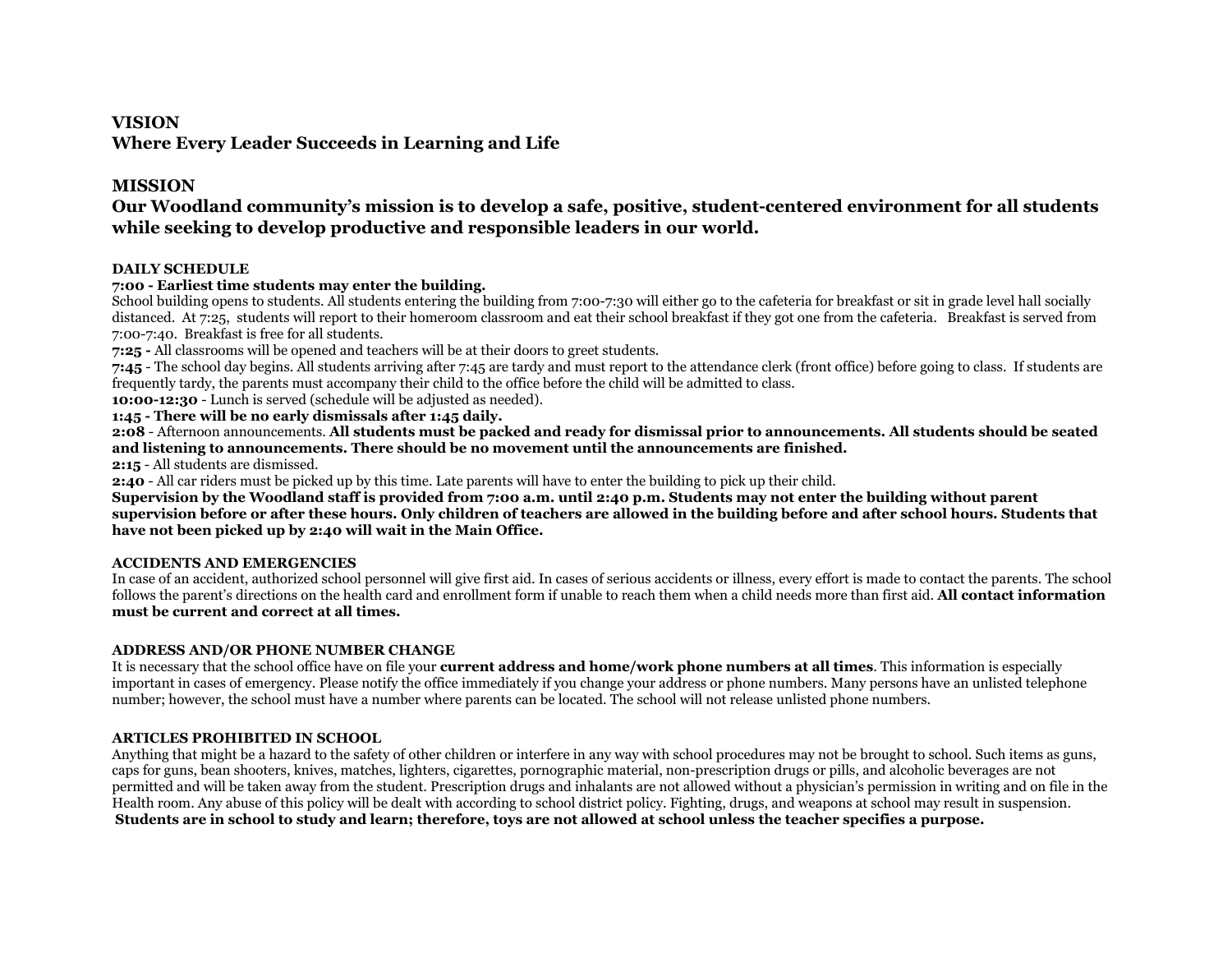#### **ATTENDANCE**

**The attendance guidelines are from the South Carolina Compulsory Attendance Law. All schools in South Carolina are required to comply with this law. Parents/Guardians are legally responsible for sending their children to school, and good attendance is required at Woodland Elementary. A record of student attendance is kept beginning with the first day of school** *and* **continues through the last day of school. Students are counted present only when they are in school, on homebound instruction, or present at an activity authorized by the school principal. In elementary schools, a student is considered in attendance when present for at least 3 hours of a school day. Accrued absences, either lawful or unlawful, or a combination thereof, may not exceed ten (10) days during the school year. All absences in excess of 10 must be lawful.**

**\*** *When a student is absent and upon his/her return to school, parents should send a note with the date and reason for absence unless a doctor's note is obtained and submitted.*

*\*It's imperative for parents to communicate with teachers regarding ANY and ALL absences.*

#### **ATTENDANCE FOR HYBRID MODEL**

**All attendance laws still apply in addition to:**

- **1. Students need to demonstrate active participation in eLearning to be marked present on eLearning days.**
- **2. Students who do not attend on their Face-to-Face days may complete eLearning assignments but will be marked absent.**
- **3. Parents need to communicate with the teacher regarding ALL absences, including eLearning.**
- **4. Even in these unusual circumstances, ALL attendance laws still apply and will be enforced.**

#### **LAWFUL ABSENCES**

**1. Absences due to a student's own illness\* and whose attendance in school would endanger his or her health or the health of others. (\*Verified by a statement from a physician within two (2) days of the student's return to school.)**

**\*If a student's absence is due to illness that does not require a doctor's visit, a parent note is acceptable.**

**2. Absences due to health related appointments. An excuse for an appointment lasting for a short portion of the school day does not excuse an entire day. Appointments should be scheduled after school hours if possible. A physician must verify absences within two (2) days of the student's return to school.**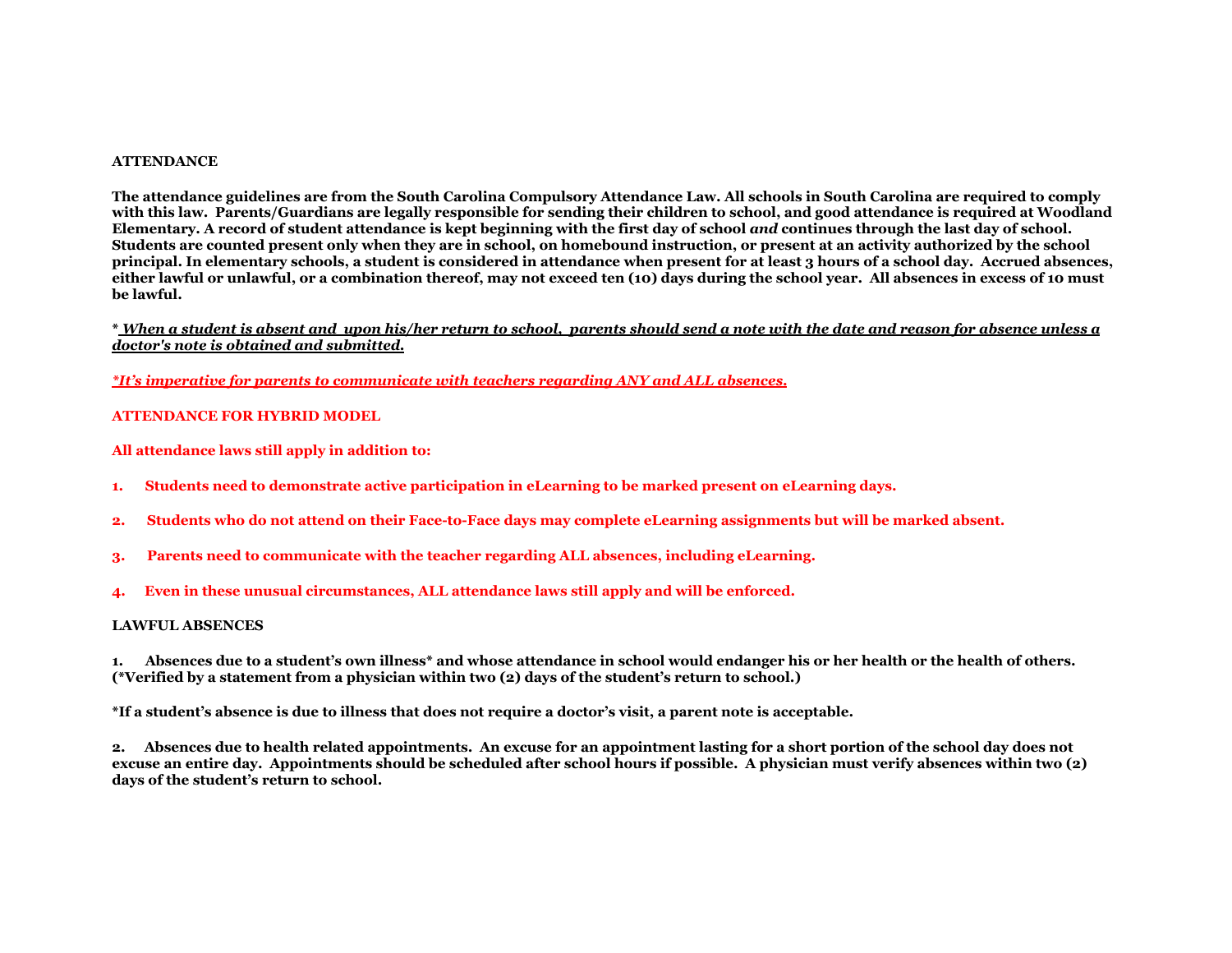**3. Absences due to hospitalization or extended medical care by a physician, which are not of sufficient duration to warrant homebound instruction. Students who are out of school for longer periods due to medical conditions should request homebound instruction. Forms are available from the guidance department.**

*4.* **Absences due to an illness or death in the student's immediate family verified by a statement from the parent within two (2) days of the student's return to school.** *( An obituary or funeral program may be requested to verify deaths.)*

**5. Absences due to a recognized religious holiday of the student's faith when approved in advance. Such requests must be made to the principal in writing.**

**6. Absences due to activities that are approved in advance by the principal. This would include absences for extreme hardships. Such approval should be pre-arranged when possible.**

**7. Suspensions are counted as lawful absences** *(unless a student is subject to court attendance.)*

**8. Absences for court appearances. (Documentation must be provided.)**

**9. With approval from the principal, students may be absent for a portion of the school day or the entire day for school-sponsored activities such as field trips, academic competitions, athletic events or other extracurricular activities. The school will not count the student absent from class/school in such cases.**

**10. Absences for students whose parents/guardians are experiencing a military deployment. A principal may grant up to five (5) days of excused absences provided that 1)the absence is pre-approved, 2)the student is in good standing, 3)the student has a prior record of good attendance, and 4)missed work is completed and turned in within the school's allotted time period.**

#### **UNLAWFUL ABSENCES**

*1.* **Absences of a student without the knowledge of his or her parents.**

**2. Absences of a student without acceptable cause with the knowledge of his or her parents. Vacations are considered unlawful absences.**

**\*After 3 consecutive, unlawful absences or 5 total unlawful absences, students are considered truant. Parents are then required to attend a conference to address the cause of the absences.**

#### **AWARDS DAY**

End of year Awards Day celebrations will be held in the classrooms for grades K-2. Teachers in those grade levels will notify parents of specific details at the appropriate time. A more formal ceremony will be held for grades 3-5. These events are held in the cafeteria. Parents will be notified of the details at the appropriate time. *(Tentative)*

#### **BREAKFAST/LUNCH**

Breakfast is served at Woodland each day between 7:00- 7:40. Students who arrive after 7:40 will not be offered breakfast. All students are offered breakfast free of charge as part of the GCSD Universal Breakfast Program**. Parents are not allowed to bring in lunch from Fast Food establishments for their**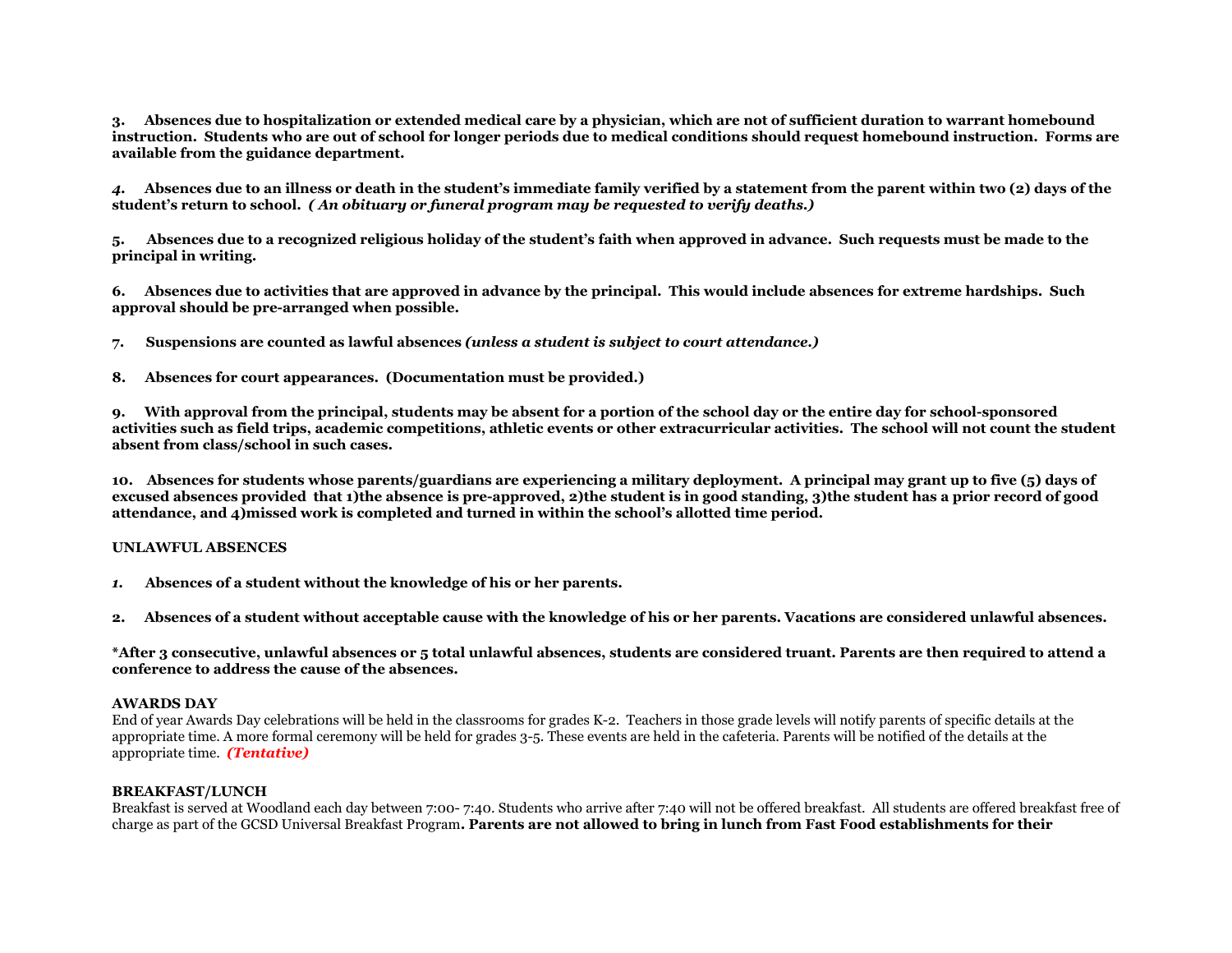**individual child or for the entire class.** The **Free and Reduced Lunch Program** is available under the National School Lunch Program. An application form will be given to enrolling students. Parents will be notified in writing of eligibility. If parents or guardians find it impossible to pay for student meals, please apply for free and reduced meals by completing an application available from your local school Cafeteria Manager.

#### **Lunch & Milk Prices\***

*Student Meals-free breakfast and lunch for all students until the end of 2021-2022 school year or until funding ends*

#### Adult Meals

Breakfast \$2.60 Lunch \$4.10

\*Meal prices are subject to change. Please refer to the District's website for current meal prices. A menu is posted on the school's web-site each month with the meal choices. Students have three different menu choices each day.

\*\*Parents are not allowed to bring in lunches from outside sources (ex: McDonald's, Subway, Chick-Fil-A, etc.). Soft drinks are not permitted in the school cafeteria. Students may bring lunch from home or purchase from the cafeteria. Fruit juice or water may be brought from home or purchased in the cafeteria. Parents who choose to bring treats to lunch for their child's class may not share with other classes unless all students are given a treat. *For safety concerns, we cannot serve or give "homemade" foods, therefore, all food (treats) to be shared with other children must be store bought with visible ingredient labels and pre-packaged.*

*(At this time, parents are not permitted to visit the school to eat lunch with their child due to students eating lunch in classrooms)*

#### **BIKES, SKATEBOARDS, AND HEELYS**

Bikes may be ridden by students and parked in the assigned parking areas if allowed from a designated neighborhood according to GCSD Transportation. Students must place their bikes in a bike rack each day and show respect to others' property. **All children riding bicycles need to wear a helmet. Bikes are not to be ridden on the sidewalks around the school at any time. Heelys and skateboards are not allowed on the school campus.**

#### **BIRTHDAYS**

*If you would like to provide food for special occasions (i.e. student birthdays) please check with your child's teacher prior to the event. For safety concerns, we cannot serve or give "homemade" foods, therefore, all food to be shared with other children must be store bought & packaged with visible ingredient labels.*

Any items sent to the school for your child (such as balloons, gifts, or flowers) will be held for your child in the office until dismissal to prevent interruptions in the classroom. Students may not take balloons on the bus because this interferes with the driver's ability to have a clear view. **Invitations to parties outside of school may not be passed out at school.**

#### **BOOKBAGS**

Rolling bookbags are allowed at school for students in grades 2-5. A student may be asked to carry the book bag if they are using it for something other than to transport books. (i.e. horseplay). The administration will notify you if this should occur.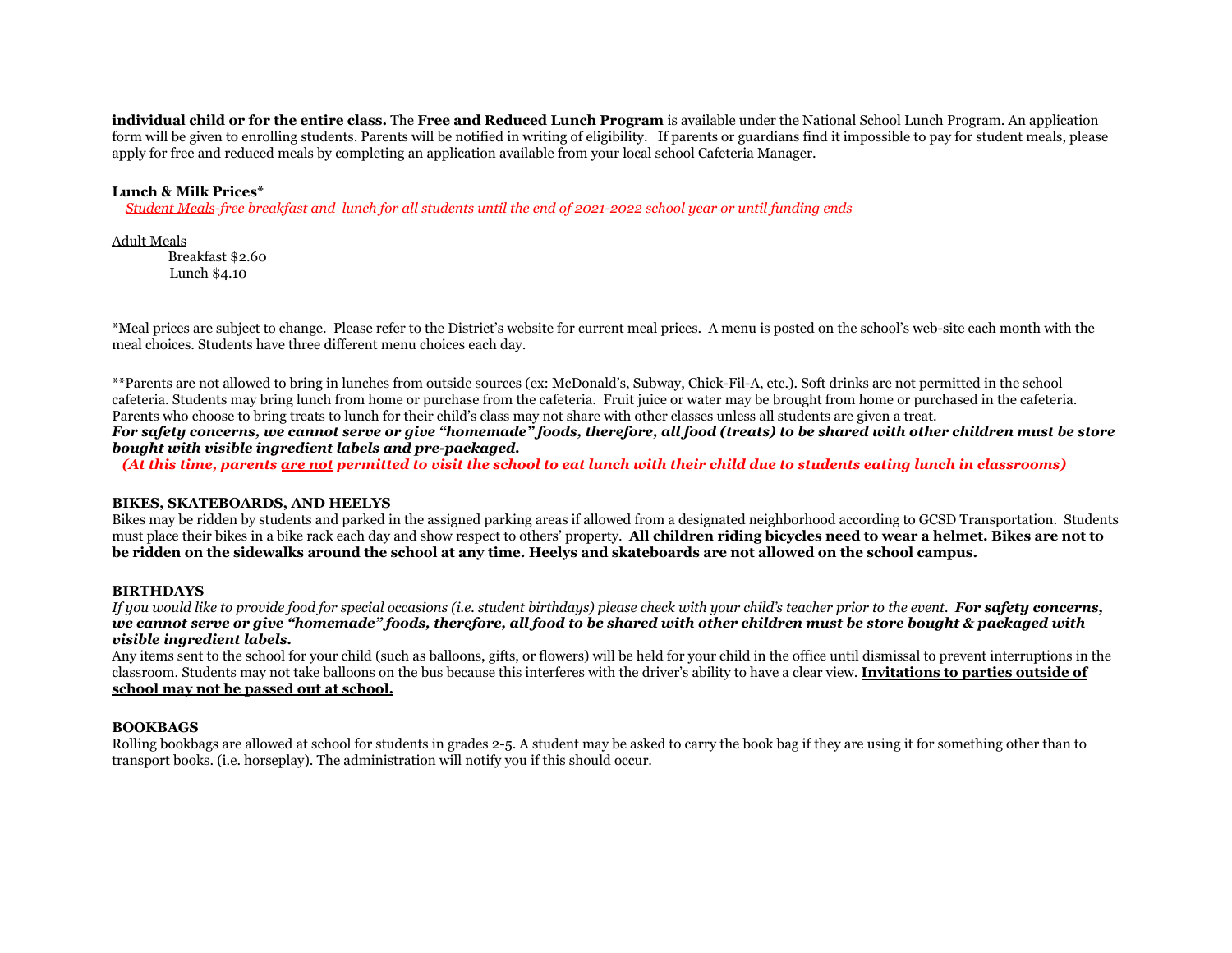#### **BUS TRANSPORTATION**

#### **Greenville County Schools Code of Conduct on School Buses**

In order to ensure the safety of all students riding buses in Greenville County Schools, appropriate behavior is required for all students. Transportation to and from school is an extension of the classroom and should be considered part of the school day. The issue of safety requires students to be on their best behavior while on school buses or vehicles. Violations of school bus rules will be addressed in the manner listed below, with the exception of violations relating to the tagging program used in elementary schools. The guidelines for that function are listed separately at the end of this document.

The School District Behavior Code is in effect for all students at all times when being transported on school buses to and from school or school activities. Thus, while students may lose the privilege to ride the bus due to their misconduct, the student may also be disciplined according to the District's Behavior Code, up to and including suspension, recommendation for expulsion and notification to law enforcement.

#### **Level I Offenses - Disorderly Conduct**

- Refusing to follow driver directions
- Getting on or off the bus at an unauthorized stop without permission
- Standing or sitting improperly while the bus is moving
- Riding the wrong bus without permission from the principal
- General horseplay
- Making loud noises
- Profanity/Obscene Gestures
- Littering
- Possession of tobacco products, e-cigarettes or vaping devices
- Delaying bus services by tardiness, loitering, etc.

*\*The school administration may classify a Level I offense as a Level II offense if the infraction seriously jeopardizes the health and/or safety of others.*

#### *Level I Consequences*

- 1<sup>st</sup> Referral -- Warning and parent contact
- $2<sup>nd</sup> Referral -- In school punishment, parent contact and/or one (1) day bus suspension$
- $\bullet$  3<sup>rd</sup> Referral -- Suspended from bus three (3) days and parent conference
- $\bullet$  4<sup>th</sup> Referral -- Suspended from bus up to five (5) days and parent conference
- Additional Level 1 referrals will result in administrative review and may be accelerated to a Level II offense

#### **Level II Offenses**

- Use of tobacco products, e- cigarettes, or vaping devices
- Throwing objects out of bus
- Profanity directed at staff
- Rude, discourteous behavior directed at staff
- Vandalism [restitution may be required]
- Harassing, threatening or Intimidating another student
- Fighting
- **Stealing**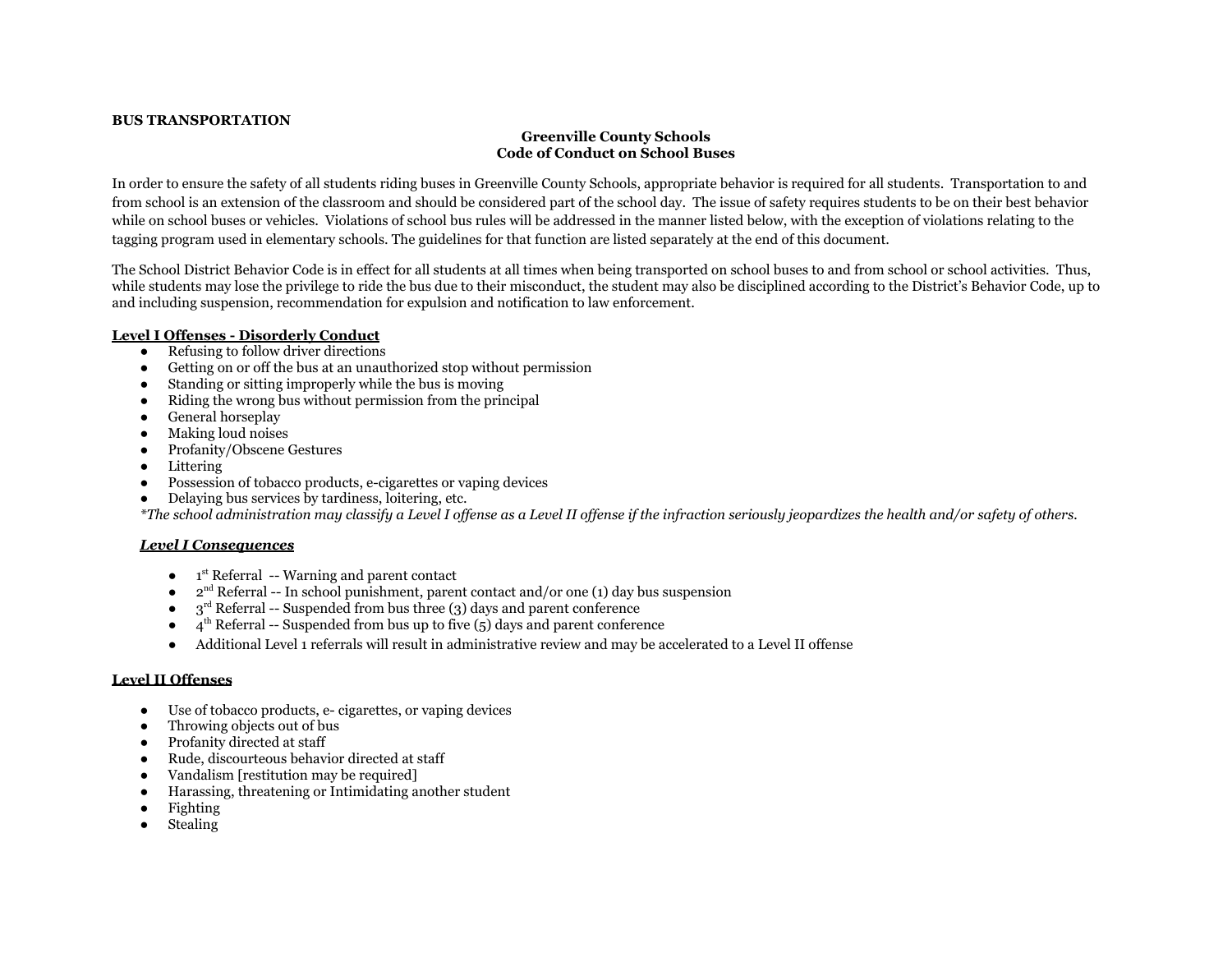- Inappropriate verbal or physical conduct of a sexual nature
- Other safety violations that may interfere with the safe operation of the school bus

*\*The school administration may classify a Level II offense as a Level III offense if the infraction seriously jeopardizes the health and/or safety of others.*

#### *Level II Consequences*

- $\bullet$  1<sup>st</sup> Referral -- Suspension from bus up to ten (10) days and parent conference
- $\bullet$  2<sup>nd</sup> Referral -- Suspension from bus ten (10) days and parent conference
- $\bullet$  3<sup>rd</sup> Referral -- Suspension from bus thirty (30) days, possible removal and parent conference

## **Level III Offenses**

- Possession, use or transfer of weapons
- Sexual offenses (which include sexual acts that do not result in criminal offense)
- Arson
- Impeding the operation of a school bus
- Distribution, sale, purchase, use or being under the influence of alcohol or controlled substance
- Threatening to take the life of or inflict bodily harm to a school employee
- Ganging
- Bomb threat

## *Level III Consequences*

● Any referral - Minimum thirty (30) days suspension from bus and possible removal from bus for remainder of school year and parent conference.

## **Discipline of Disabled Students:**

Students with disabilities will be disciplined in accordance with federal state law including the Individuals with Disabilities Education Act and Section 504 of the Rehabilitation Act, as set forth in the procedures developed by the administration.

#### **Greenville County Schools General Procedures for Transporting 4K, 5K, and 1st Grade Students**

## **School Responsibilities:**

Schools are responsible for ensuring that all student transportation information is transmitted to their respective center in a timely manner during the school year. Schools are required to maintain accurate student information in PowerSchool to include accurate student addresses and correct arrival and departure codes. All bus requests will be submitted to the transportation center by July 31<sup>st</sup> prior to the beginning of school. Student information submitted after this time may not allow sufficient time to process information and assign the student to a bus prior to the opening of school.

All K4, K5 and  $1<sup>st</sup>$  grade students will receive a numbered ID tag from the school prior to boarding the bus in the afternoon. The tag must be visible to the driver. As the student departs the bus in the afternoon, the driver will collect the student's identification tag. The driver will retain the tag and deliver all tags to the school the following morning. The school will distribute the tags to the respective teacher or staff member so the tags can be put on the student before afternoon bus dismissal.

Each 4K, 5K and 1<sup>st</sup> grade student must wear a bus tag while being transported to and from school for the entire school year. The student tag shall include the following information: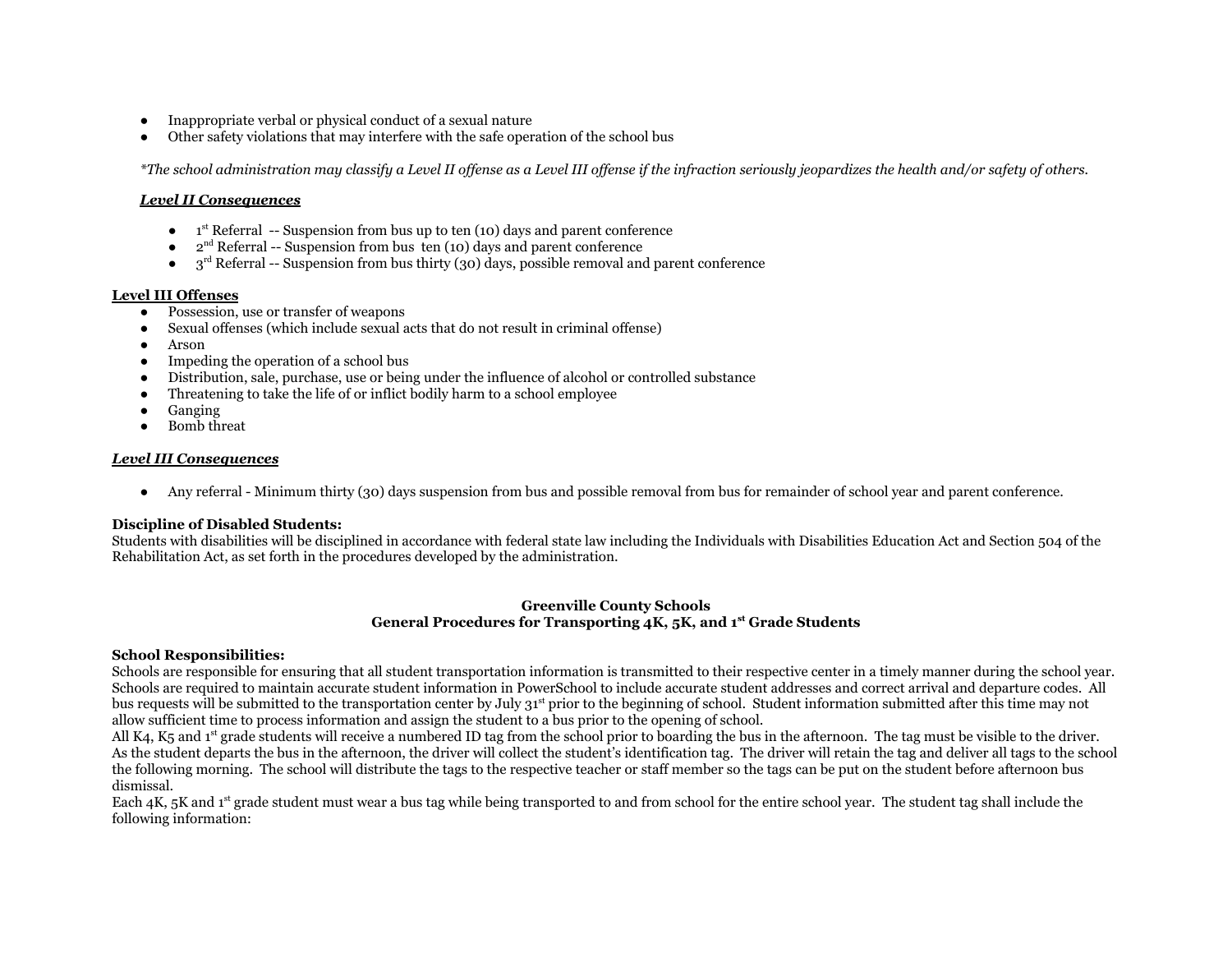Front: Back: Back: Back: Back: Back: Back: Back: Back: Back: Back: Back: Back: Back: Back: Back: Back: Back: Back: Back: Back: Back: Back: Back: Back: Back: Back: Back: Back: Back: Back: Back: Back: Back: Back: Back: Back:

Student Name Student Address Unique number [ ] Student designee name  $(4<sup>th</sup>$  grade or above) Route number

# **Driver Responsibilities:**

Drivers are responsible for ensuring that 4K, 5K and 1<sup>st</sup> grade students are not allowed to depart the bus, whether alone or in a group, if a parent/guardian/designee, with a numbered card, is not present at the stop. Drivers are responsible for returning these students to the elementary school. The driver will immediately contact his/her respective bus center and alert them to the fact that a student is being returned to school. The center staff will immediately notify the school so that school staff can be present to meet the bus.

Drivers are responsible for turning in a "School Bus Disciplinary Report" each time a student is returned to the elementary school.

Drivers are responsible for assigning all 4K students to seats at the front of the bus. Under normal circumstances siblings will be assigned to the same seat. The transportation department will provide the driver with a list of students at each stop. If the driver has any doubt about whether the student is at the right stop or not, the driver should immediately notify their center for instructions.

## **Parent Responsibilities:**

The parent/guardian is responsible for properly registering their student(s) at the designated school and ensuring that all information provided on required forms is accurate and current. The parent/guardian is responsible for updating this information at the school whenever changes occur.

The parent/guardian must be present at the regular bus stop both during the morning pickup and afternoon drop-off of their  $4K$ ,  $5K$  or  $1<sup>st</sup>$  grade child. The parent/guardian will be given four (4) numbered cards to distribute to any designee to be at the bus stop in their place. The designee may be another adult or student designee ( $4<sup>th</sup>$  grade or higher). A Bus Tag Application is to be furnished by the school, completed and returned by the parent/guardian to the school before the student rides the bus. One person may serve as designee for multiple children. The parent/guardian is ultimately responsible for the safety and conduct of his/her child at the regular school bus stop.

If a 4K, 5K or first grade student is preparing to depart the bus at their assigned stop, whether alone or in a group, AND the parent/guardian/designee, with the numbered card, is not present at the bus stop, the student will be returned to his/her elementary school. When a student is returned to the elementary school, school staff will contact the parent/guardian via contact information that has been provided by the parent/guardian. If the parent/guardian cannot be located, the matter could be referred to Greenville County Schools Law Enforcement Division, appropriate local Law Enforcement Agency, and/or the Greenville County Department of Social Services (DSS).

Incidents of the parent/guardian/designee, with the numbered card, not being at the bus stop for PM drop-off, will result in all transportation services being discontinued according to the following schedule:

- First Incident: Warning to parent by school with review of future consequences
- Second Incident: 3 days off the bus
- Third Incident: 5 days off the bus
- Fourth Incident: 10 days off the bus
- Fifth Incident: Removal from bus for the remainder of school year

The school administration will implement the above schedule without a bus driver referral and notify appropriate bus center of the effective dates of loss of bus transportation services.

#### **Please note that the above table of incidents and loss of transportation bus privileges is absolute with no discretion on the part of the school administration.**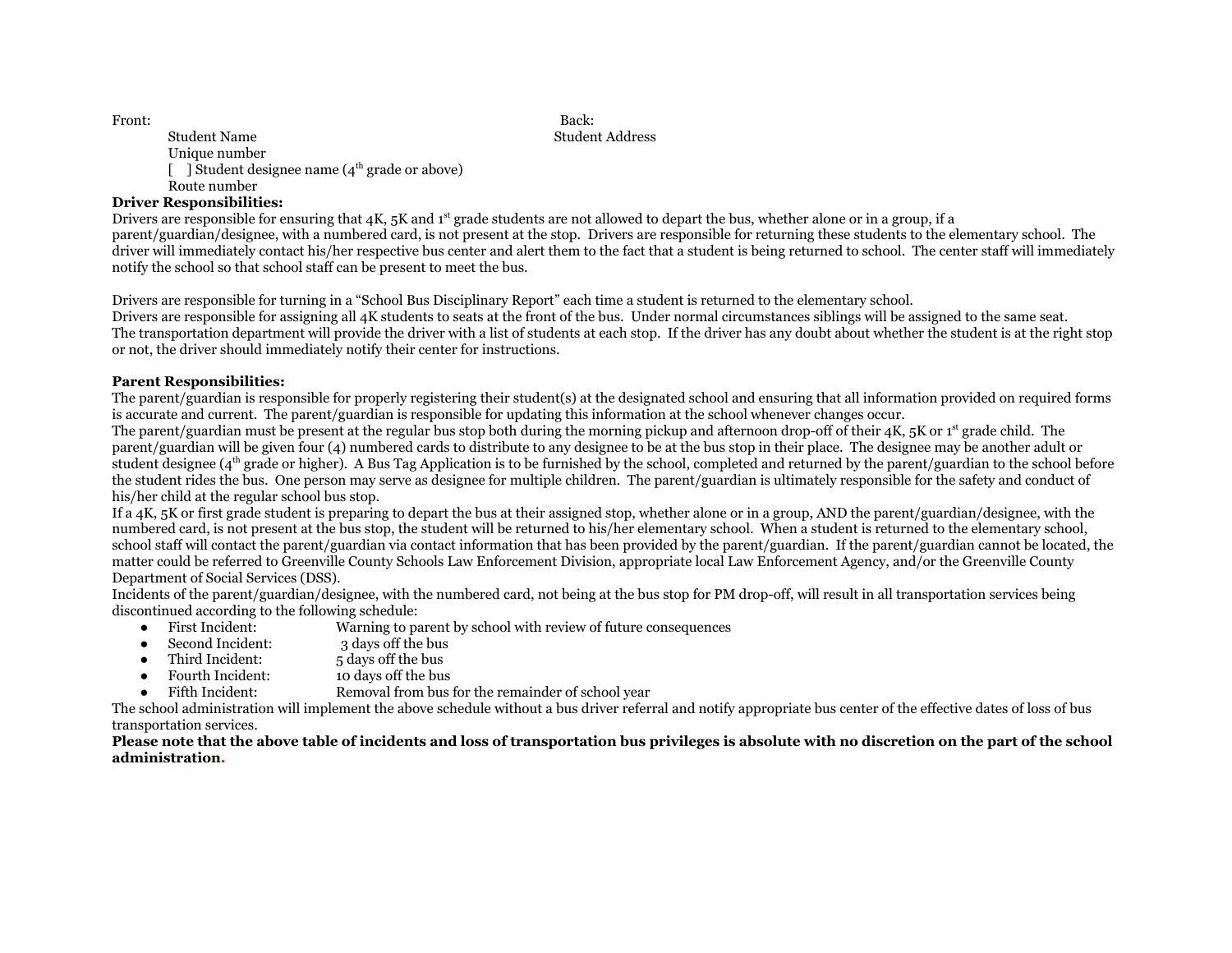## **CARING FOR OUR BUILDING, GROUNDS and SCHOOL PROPERTY**

Woodland's students, staff, parents, and visitors are expected to respect every part of our school at all times. Any person who damages the building, grounds, books, supplies, furniture or equipment will be responsible for paying for the repairs, replacement, or any other charges. The principal will assess any fees that are owed.

## **CELL PHONES**

Students are allowed to keep their cellphones, turned off, in their book bags during the day. Phones that are visible or become a distraction during instructional times will be collected and returned at the end of the school day. Consequences for repeat offenders is at the discretion of administration.

## **CHALLENGE PROGRAM**

Beginning in grade three, the school district provides a program for gifted and talented students to challenge them with rigorous, complex class work and research. It is a pullout program which third grade students attend 125 minutes per week and students in grades four and five attend for at least 200 minutes per week. Gifted students demonstrate high performance ability or potential in academic areas. Identification in academic areas will be made using state criteria. Students may qualify automatically with a composite aptitude score in the 96th percentile or higher for their age group. If students do not qualify solely on aptitude, they need to meet criteria in two of three dimensions below.

*Dimension A* - Reasoning Abilities (similar aptitude test) Students must score in the 93rd national age percentile or above in one or more of the following areas: verbal, non-verbal, quantitative, or composite.

*Dimension B* - Academic Achievement (MAP or similar achievement test) Students must score in the 94th national age percentile or above in reading and/or math; students must score an advanced status in reading and/or math on a South Carolina statewide assessment instrument.

*Dimension C* - Intellectual / Academic Performance Students must earn a qualifying score on a performance task test; students in grade five must have a 3.75 GPA on a 4.0 scale at the end of 5th grade..

All students currently in the program will be continually served, they do not need to requalify each year. If a student withdraws from the program, he/she must meet current criteria to re-qualify. Results of private testing will not be accepted for placing students in the Challenge Program. Any questions regarding Challenge should be referred to the Challenge teacher.

## **CHROMEBOOKS**

Greenville County Schools encourages students to use a variety of technologies to enhance their learning. Each student will receive a Chromebook from Woodland Elementary and understand that the Chromebook is the sole property of Greenville County Schools and Woodland Elementary School. If a student violates any part of the [GCS Responsible Use Policy,](https://drive.google.com/file/d/1H5uKp3m7fBdyi3A7HcEn3JHDAXZf1SUv/view?usp=sharing) he/she will be subject to the Chromebook discipline policies of Woodland Elementary.

## **Chromebook Agreement**

- I understand that I am being issued a Chromebook to enhance my educational experience; and it will be in my possession for use at and away from school.
- I understand that I am responsible for the equipment issued to me and I will care for the equipment in such a manner as to prevent loss, damage, or theft to the best of my ability.
- I understand there are costs associated with damaging the Chromebook that I am responsible for if my Chromebook is intentionally damaged or accessories are lost.

## **CITIZENSHIP**

Each classroom will establish class rules. In addition, your citizenship responsibilities are: As a Woodland Wildcat, I will….

1. Respect myself and others at all times.

- 2. Respect all school property.
- 3. Listen to and follow directions the first time they are given.
- 4. Be responsible for my schoolwork.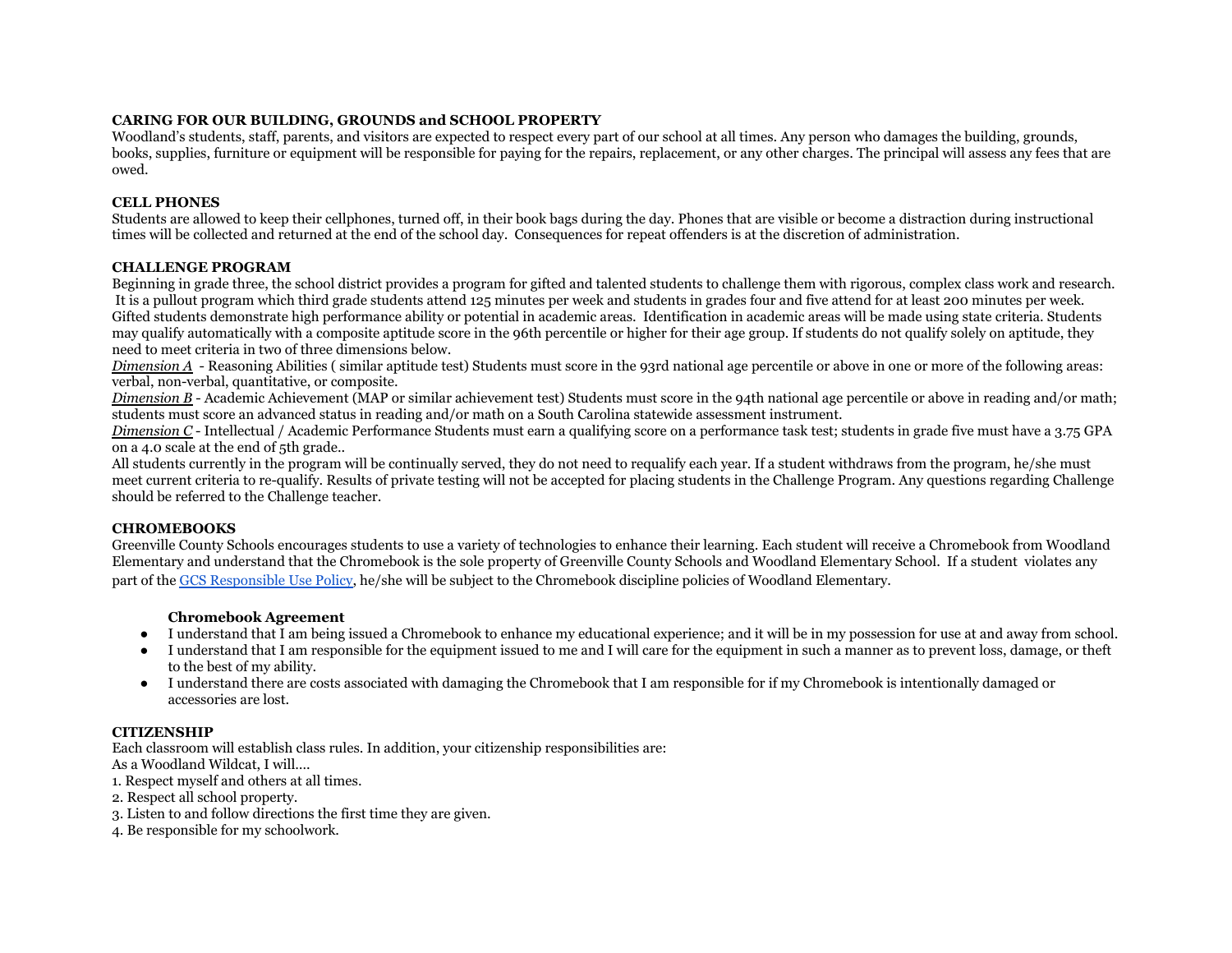5. Act in a safe manner.

6. Be considerate of others as he/ she speaks or moves about.

#### **DISCIPLINE**

Woodland Elementary is an orderly, disciplined school where students are responsible and accountable for their behavior. Students are expected to follow the classroom and school discipline plans. Most discipline problems can be handled between the teacher and the student. If the offense is serious or if the behavior persists, the student's parents will be informed. There are times when the student's parents are required to come to the school for a conference. Discipline policies are outlined in the Parent Express (the Greenville County School parent newsletter) and located on the District website.

#### **Reporting Bullying, Discrimination, Harassment and Intimidation**

The District is committed to fostering an environment that both promotes learning and prevents disruptions in the educational process. Accordingly, the District prohibits all forms of bullying, discrimination, harassment, or intimidation. As provided in Board Policy and Administrative Rule JCDAG, students and parents may file a report of bullying, discrimination, harassment or intimidation by other students, employees of the District, or third parties involved in the school setting. All reports should be filed with the principal or his or her designee. Reports may also be filed by a student's parent. If the allegation is against the school's administration, the student or parent should file a report directly with the District's Parent Resource Representative. (See Policy JA for contact information). Anonymous reports may be made, but those reports must provide the District with adequate information in order to begin an investigation.

#### Investigations and Consequences

All reports will be investigated promptly, thoroughly, and confidentially. The investigation shall include appropriate steps to determine what occurred and to take actions reasonably calculated to end the harassment, intimidation or bullying, and prevent such misconduct from occurring again. The student and his/her parent shall be informed of the results of the investigation and shall be advised how to report any subsequent problems. However, any discipline of students or staff shall remain confidential.

If the investigation determines that inappropriate conduct has occurred, the administration shall take reasonable, timely, age-appropriate, and effective corrective action. Examples of corrective action include, but are not limited to, disciplinary action against the aggressor, up to and including termination of an employee or expulsion of a student.

The District prohibits retaliation or reprisal in any form against a student or employee who has filed a report. The District also prohibits any person from falsely accusing another person.

## Appeals

Notification of the outcome of the investigation will be issued in writing to the complainant and the complainant will be informed of the right to appeal. An appeal related to disability discrimination or harassment should be made to the District's 504 Coordinator. An appeal regarding color, race, or national origin should be made to the District's Title VI Coordinator. An appeal regarding sexual harassment, or gender discrimination should be made to the District's Title IX Coordinator. (See Policy JA for contact information). A complainant may then appeal the decision of the coordinator to the Superintendent or his or her designee.

For a complete copy of the District's Policy, Administrative Rule, and report form referenced above, please see the online link below to the Greenville County Schools Board Policies and Administrative Rules. You may also receive a copy of Policy JCDAG, Administrative Rule JCDAG, or the report form from your school upon request.

[http://www.boarddocs.com/sc/greenville/Board.nsf/Public#](http://www.boarddocs.com/sc/greenville/Board.nsf/Public)

## **CLOSING OF SCHOOL**

The closing of school in extreme weather or emergencies will be announced on all Greenville County radio and television stations during the early morning hours. Greenville County School District will also post school closings using social media sites. If bad weather develops during the day, listen to the radio for information. You may also call 355-0400 for information. Greenville County School website can also be accessed for important information**.** In addition, you may receive an automated phone message from the school if any changes to the normal school schedule occur during the school day. *If extreme weather occurs, eLearning will occur that day. Students will be expected to participate in the Google Meets session and complete the assignments to be marked as present for the day.*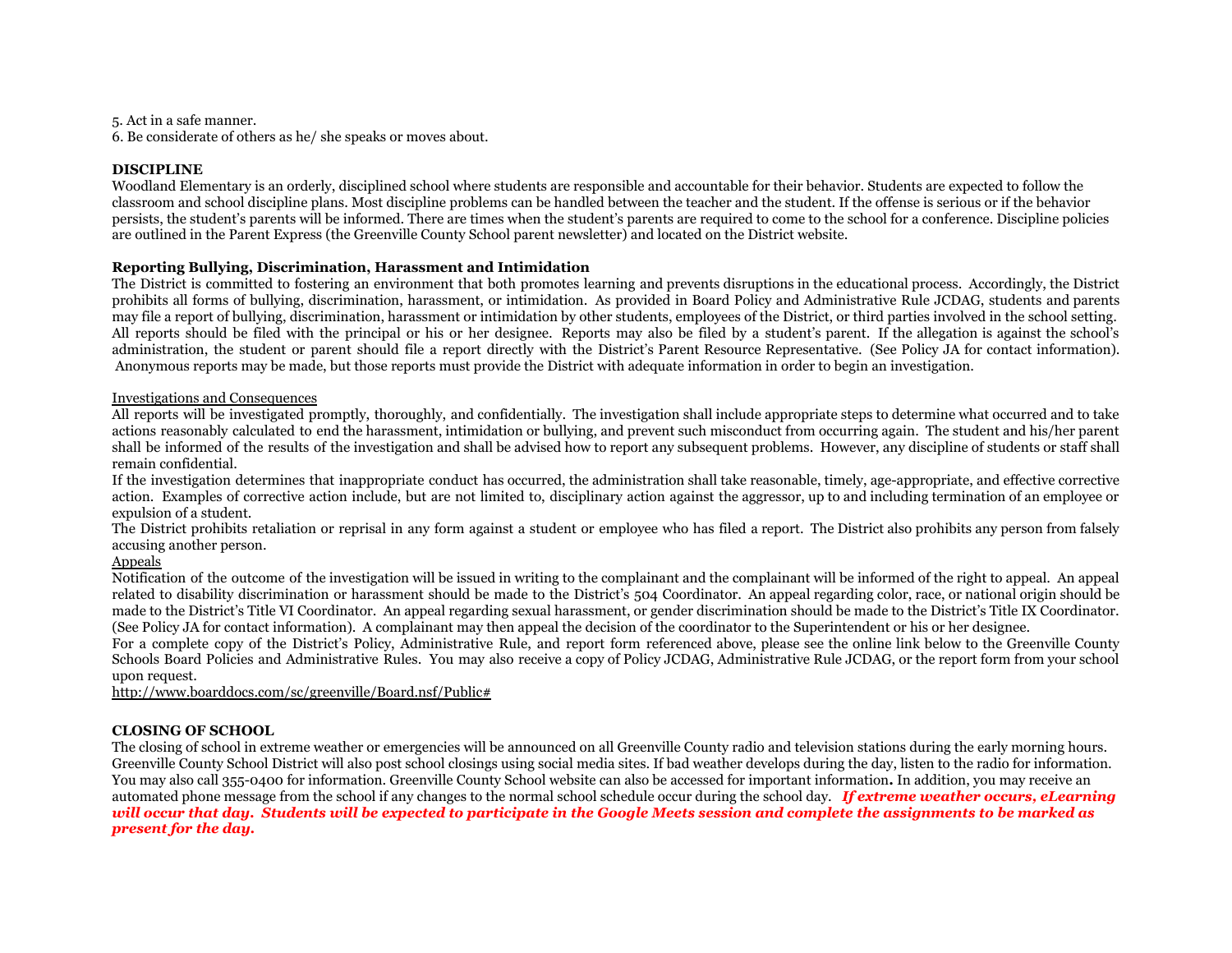**Snow and Ice** \*\*\*Plan A- Woodland will follow the regular schedule.

- \*\*\*Plan B- When a decision is made to open school two hours late, bus duty will begin at 9:00 at Woodland. Classes will start at 9:45. Students not in class at 9:45 will be marked tardy.
- \*\*\*Plan C- When a decision is made to close schools for the entire day, students and teachers **will not** report to Woodland and eLearning will be utilized.

#### **SCHOOL COUNSELING DEPARTMENT**

Our counselors work closely with the school staff to provide a program of activities designed to enhance the personal, social and emotional development of our students. In addition to the classroom guidance lessons, the counselors work with individuals and small groups as well as parents and teachers to best meet the needs of all students. A teacher, parent, or staff member may refer students to the school counselors. The counselor is also available for conferences with parents. To schedule appointments please call 355-0400.

#### **CONFERENCES**

Teacher and student-led conferences are held every fall and spring. These are very important and parents are urged to attend. A uniform Parent/Teacher/Student conference outline is used throughout the building. Parents are encouraged to participate in setting goals for their child during conference times. Parents may request a conference at any time by sending a note to the teacher or by emailing or calling the school office. Teachers or parents may also request special conferences as needed. Conferences/appointments with teachers cannot begin until afternoon dismissal has concluded each day at 2:50.

#### **DRESS CODE**

Greenville County School District students are expected to dress and be groomed in such a way as not to distract or cause disruption in the educational program or orderly operation of the school. Personal appearance of students should promote health and safety, contribute to a climate conducive to teaching and learning, and project a positive image of the District to the community. Students should dress for the educational setting and not the recreational one. The administration will make the final judgement on the appropriateness of clothing and/or appearance and reserves the right to prohibit students from wearing any articles of clothing or other items which lead to or may foreseeably result in the disruption or interference with the school environment. The following minimum standards apply throughout The School District of Greenville County and will be vigorously enforced. Principals may make additions to these standards.

- · Pants, shorts, and skirts must be worn at the waistline. No sagging (wearing below the waist) will be allowed.
- The length of properly worn shorts, skirts, and skorts must be no shorter than the mid-thigh.
- Leggings, jeggings, exercise pants, tights, leotards, see-through pants, or tight fitting spandex type-pants may not be worn as outer garments. If such items are worn, a blouse, dress, shirt, or sweater must meet the mid-thigh. No tube tops, halter tops, or spaghetti strap tops.
- Tank tops straps must be an inch wide.
- The sides of the tank top should not droop excessively, exposing too much skin.
- · No clothing/jewelry will be permitted that displays profanity, suggestive phrases, alcohol, tobacco, drug ads or other inappropriate phrases or symbols.
- Sheer or see-through shirts are not allowed without an undershirt with one inch straps.
- · Blouses or dresses should not expose midriff and/or cleavage while standing or seated.
- Dresses must not be shorter than mid-thigh.
- Underclothing may not be visible.
- Proper shoes must be worn at all times.
- · No bedroom shoes or flip flops allowed.
- · No head covering which includes bandanas, hats, caps, toboggans, earmuffs, hoods on coats, shirts, or sweatshirts while in the building or in classrooms.
- Sunglasses covering the eyes may not be worn in the building or classrooms.
- · Jewelry with spikes is not permitted.
- Items that could be used as a weapon may not be worn or brought to school.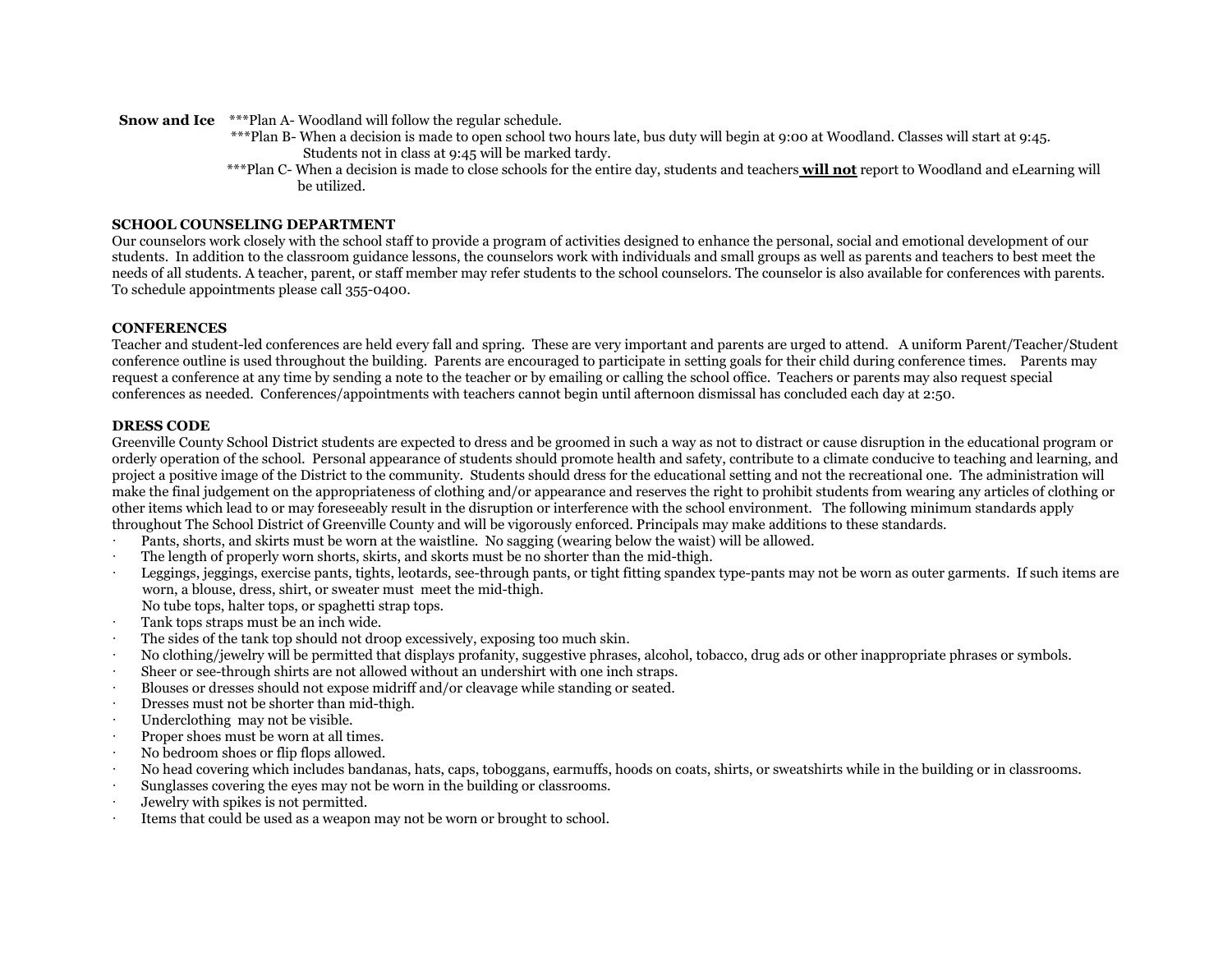\***Special Note: Parents are not permitted to wear attire on school property that is not allowed for children. Ex: short shorts, see through tops, questionable/suggestive slogans or advertisements on clothing.**

#### **DROP-OFF AND DISMISSAL**

Each car rider will be assigned a number for the length of his/her enrollment at Woodland Elementary School. The number will be used during afternoon dismissal only. The car tag will be used to announce each child's ride home in order to dismiss students safely and orderly in the afternoon. Parents MUST display the car tag (number) on the rearview mirror. Numbers must be visible at all times during dismissal. It is vital that our procedures are followed exactly to ensure the safety of adults and children alike. If your child does not exit the building when their number is called, please park in the parking lot once your group is moved and walk to the flagpole to wait for your child. Please have your car tag with you at the flagpole. Please remind your child of the importance of paying attention during dismissal. Parents must obey directions of each adult on traffic duty while on school property. By following these procedures, our dismissal process will run smoothly and safely. **Woodland's car line is a cell phone free & tobacco free zone for safety reasons, we respectfully request that all drivers refrain from using cell phones and smoking while driving on our campus. Please do not make a left hand turn when exiting the school during dismissal.**

#### **Morning Drop Off**

Morning drop off is a hectic time and extreme caution must be exercised during this period. Our staff will be directing traffic each morning at the crosswalk to ensure a safe arrival for all students, staff members, and visitors to the school. Parents of car riders are expected to obey posted traffic signs and regulations, exercise courtesy and caution while on campus and follow all directions given by the individual on duty each day. Failure to do so jeopardizes the safety of everyone. Those who fail to act responsibly and within the law will be reported immediately to law enforcement officials. Please note:

1. Car riders should not arrive before **7:00** each morning in the front carline.. Adult supervision is not provided until this time.

2. The bus entrance will be open from **7:15-7:40** to school traffic transporting 3rd-5<sup>\*</sup> grade students, their siblings, and any others who carpool with them.

Car tags will be provided for all 3rd-5th grade students. These tags are required and must be visible in order to be dropped off at the bus entrance. You may only turn right onto Gibbs Shoals Rd. when exiting the bus entrance. The bus entrance doors will be locked and teachers will be off morning duty at 7:40. Students arriving after 7:40 must be dropped off in the front drop-off area.

3. All students should be IN THEIR CLASSROOMS by 7:45 am. Anyone arriving to class after this time will be considered tardy.

4. Students are not permitted to walk across the parking lot to the front sidewalk unless they are escorted by a parent. Students riding in cars should be dropped off in the car line. In order to unload the maximum number of students, each driver is asked to pull up as far as possible in the car line before unloading your children. 5. Parents should **NOT** plan to walk children into the building until further notice.

6. When you pull up to the sidewalk to drop off your children, they need to be ready to exit from the vehicle on the sidewalk side. Parents need to remain in the vehicle. Parents need to say their "good-byes" prior to this time.

#### **Afternoon Pick Up**

1. Students should be picked up between 2:15-2:40. Parents arriving after 2:40 will need to come to the office to get their child.

2. Parents MUST have a car number for their child displayed in the windshield of the vehicle at all times during dismissal. Please practice this number at home

with your child so they will be sure to leave the building when you arrive. To protect our children, you will **not** be permitted to pick-up a child without a car number and will be required to report to the main office.

3. We **DO NOT grant early dismissals after 1:45**. Anyone needing to pick up a child after this time will need to go through the car line.

4. ALL children must be dismissed through the FRONT door into the car line.

5. Parents are not permitted to walk to the building to pick-up a child- **everyone MUST** utilize the car line.

6. Parents are asked to notify outside daycare providers in advance each time their child is absent from school.

7. If your child is a recall, please pull around and park at the flagpole. Please have your WES official car tag in hand with you while waiting at the flagpole for your child to come out.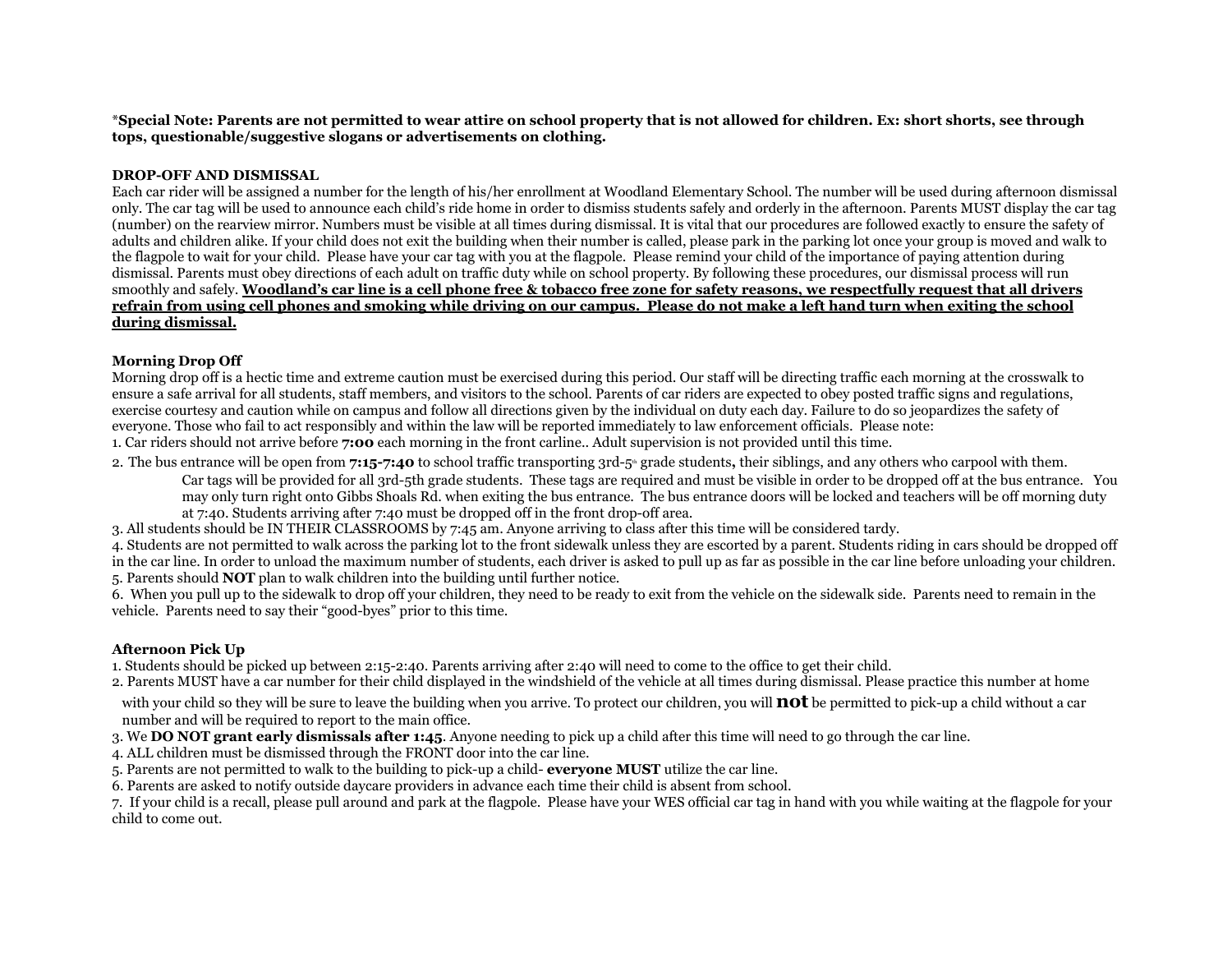#### **EARLY DISMISSALS**

Students, who need to leave school early, must have a written note from home containing: (form available on our website)

- 1. the date
- 2. student's name
- 3. time of dismissal
- 4. reason for dismissal
- 5. name of person picking up student
- 6. the signature of a parent

**There will be no early dismissals after 1:45 p.m**. **All adults must show valid identification prior to the release of any student for an early dismissal. Additionally, the adult will sign the daily early dismissal log and the individual student's early dismissal record each time the student leaves school early. Parent requested early dismissals will count against perfect attendance unless a written doctor's excuse is provided. Chronic Early Dismissals without proper documentation will result in forfeiting perfect attendance and will be addressed by school administration.**

#### **EMERGENCIES AND ACCIDENTS**

In case of an accident or emergency, authorized school personnel will give first aid. In all cases of accidents or illness, every effort will be made to contact the parents. If we are unable to reach you, the school will follow the parents' directions on the health card or information sheet. In the event of serious illness or injury; if we are unable to reach the parent/s or emergency contacts, we will call 911.

#### **EXCUSES FROM RECESS OR PHYSICAL EDUCATION**

Sometimes, after serious illness, a parent may wish to have his/her child excused from physical education and/or recess. Please send a note to the teacher stating the reason for the request. If this request is for more than three days, a doctor's statement is needed. Children who are excused from either of these activities will go to another classroom during this time.

#### **FIELD TRIPS**

Field trips are planned by the teacher to correlate with the curriculum being taught in the classroom. A parent or legal guardian must complete, sign and return the district field trip permission form in order for a child to participate. Permission will not be accepted over the phone. Students may need to pay a fee to cover the expenses on some trips. Parents may be asked to help supervise students on these trips. **The lottery process will be used to select chaperones who have completed the chaperone lottery form for each field trip. This process applies to all grade levels.** Parents who serve as chaperones are not allowed to bring children on the field trip. The full attention of each chaperone is needed for the safety and well-being of Woodland students. Safety of students is always the concern when students are away from campus. Students who do not obey safety rules or who cannot control themselves will not be allowed to go on field trips unless a parent accompanies the child. This information will be given to parents on discipline referrals or during discipline conferences. Adult chaperones are to be obeyed and treated with respect at all times. There cannot be any changes to the individuals serving as chaperones two weeks prior to the trip.

**Chaperone Requirements: 1. Field trip chaperones throughout the district will be required to undergo not just a sex offender check, but also a criminal records check prior to each trip, similar to the pre-employment required for district employees. 2. Staff will be required to check field trip volunteers no earlier than the Monday of the week of the field trip. 3. Any system alerts will be assigned to a district investigator in Information Security for immediate follow up. 4. A dated copy of the Raptor check will be retained with field trip records.** *(At this time, no out of the building field trips for the 2021-2022 school year are scheduled except for Roper Mountain Science Center.)*

#### **FIRE DRILLS AND OTHER EMERGENCIES**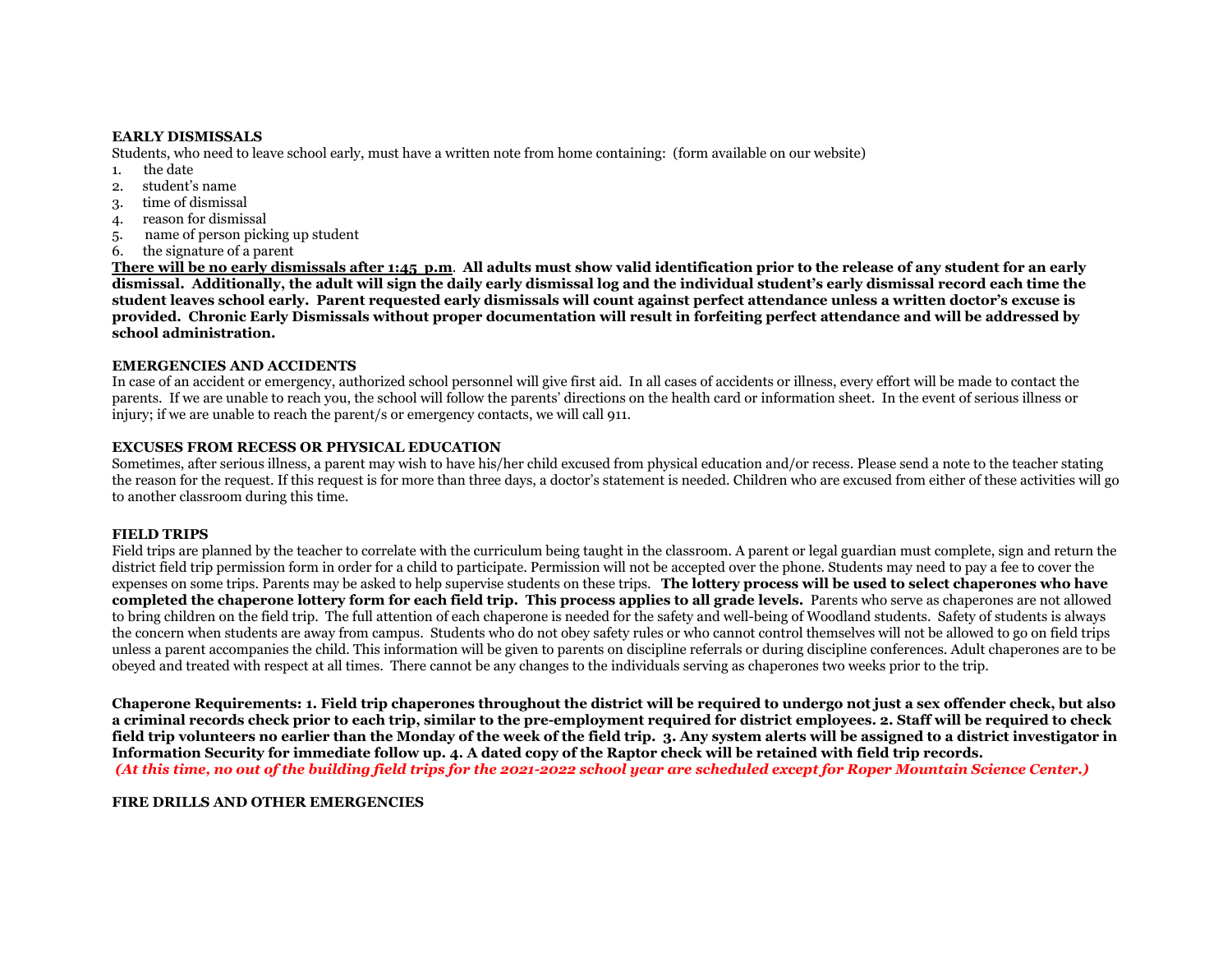Fire drills are conducted each month. Exit routes are posted in each classroom and the teacher explains procedures at the beginning of the year. During fire drills students should exit the building quickly and quietly and must remain with their class. Tornado drills are usually held in the early spring months. Specific directions will be given to each class concerning the proper procedures to follow. Students will follow these directions exactly**. \*\*\*Students are not to talk or play during emergency drills.**

#### **GRADING GUIDELINE**

The district's guidelines will be followed in every elementary school in Greenville County. The guidelines' philosophy is that grades should reflect the accomplishment of the student in the classroom to the fullest extent possible. In essence, grades should be earned. Parents are encouraged to utilize the Parent Portal to monitor their child's progress. Grades are uploaded weekly. Once an assessment is given, teachers have five school days to enter grades into the grading system. Students receive a letter grade in penmanship, music, art or physical education. Students must have all A's and B's and must have a Q /M in non-graded subjects to make the Honor Roll.

**Grading Scale:** A (90-100), B (80-89), C (70-79), D (60-69), F (59 and below)

## **FERPA**

**Student Directory Information Annual Notice to Parents and Guardians [English](https://drive.google.com/file/d/1UADF1OGBG9WX1GfNtUaf56js8qXqt35Z/view?usp=sharing) [Spanish](https://drive.google.com/file/d/1U-XdWJpJYotFtoqvxLWTHx7xZ34NNO7-/view?usp=sharing) Family Educational Rights and Privacy Act (FERPA) Notification of Rights Under FERPA for Elementary and Secondary Schools [English](https://drive.google.com/file/d/1VS3tTYXSB0qzfEJ9nujNwEZIBaPacp49/view?usp=sharing) [Spanish](https://drive.google.com/file/d/1VQtDhTJPxF63Ow-QgBh0WFFd0I0zR9DM/view?usp=sharing)**

#### **HOMEWORK**

**Policy**

- When homework is given, assignments shall reflect the following guidelines:
- Homework shall include one or more of the three generally recognized types of homework:
- Practice: reinforces newly acquired skills taught in class
- Preparation: helps students prepare for upcoming lessons, activities, or tests
- Extension: provides challenging, often long-term opportunities for enrichment that parallel class work
- Homework shall be carefully planned and explained to the students.
- Content and duration of homework shall be personalized to accommodate the age, grade, ability, and readiness of the students.
- Homework shall be assigned with awareness of the home resources available to the student and the family and alternative options offered, where necessary.
- Since involvement in extracurricular activities is encouraged and valued, homework assignments that are lengthy shall be scheduled as far in advance as possible.
- Daily homework assignments for primary level students (K-2) shall not exceed 30 minutes, including 20 minutes of reading.
- Daily homework assignments for elementary students (3-5) shall not exceed 60 minutes.

#### **INSTRUCTIONAL PROGRAM**

The curriculum at Woodland is a combination of all the experiences a student has while in school. Subject areas that are taught include: Reading, Mathematics, Social Studies, Health, Language, Science, Music, Art, Physical Education, Technology, Character Education, and Penmanship. The School District of Greenville County and The State Department of Education have adopted curriculum standards which teachers follow when planning instruction. Enrichment and acceleration are provided in all classrooms and by special classes for those students who qualify.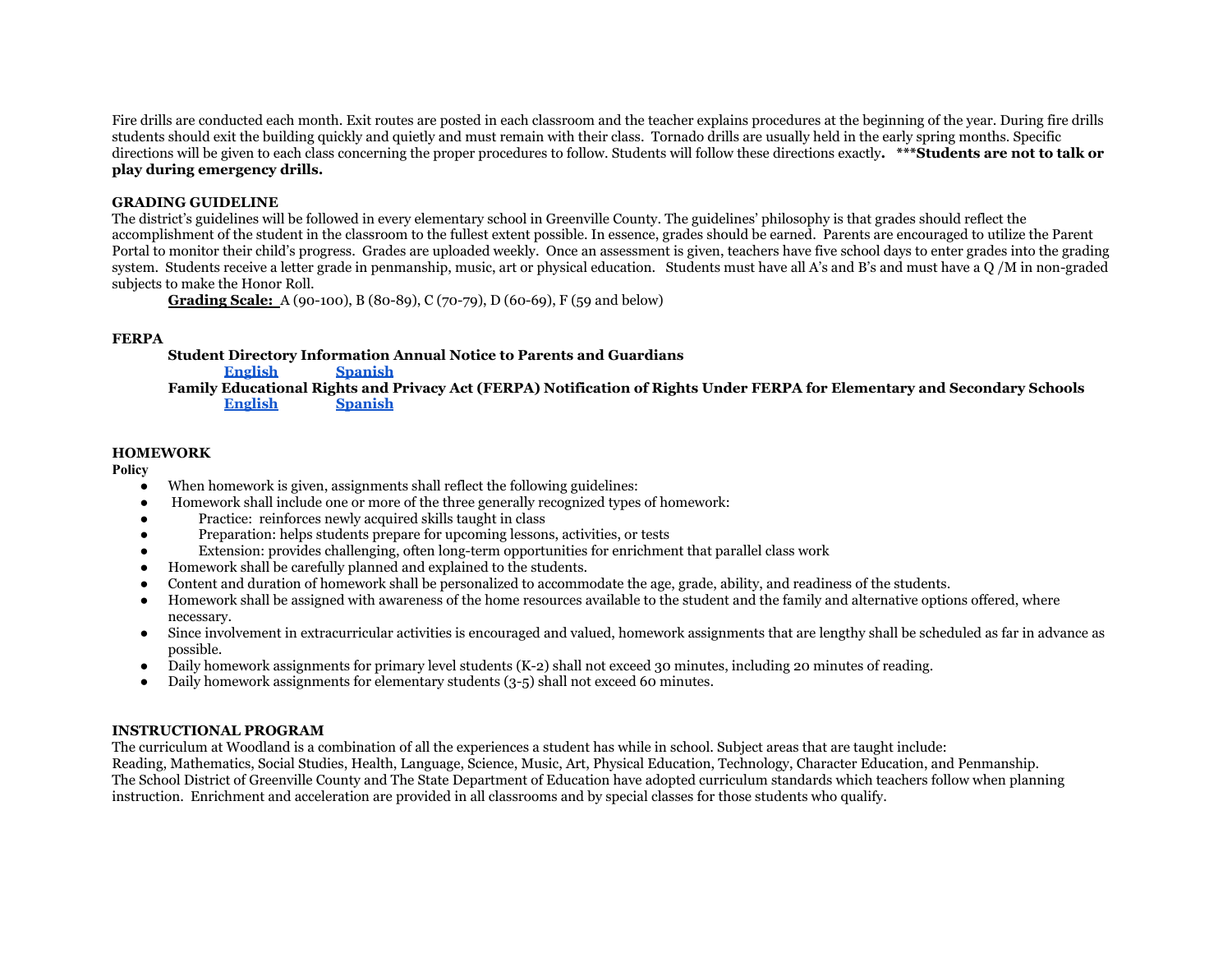#### **LEADER IN ME**

Character education is embedded throughout the curriculum and the school program. As an official "Leader In Me" school, Woodland Elementary follows the "Leader in Me" leadership model that provides opportunities for students to develop to their full potential. It is not a curriculum, but is a comprehensive process integrated into the traditions, systems, curriculum, and culture of our school.

#### **LOST AND FOUND**

Abandoned articles found on campus will be turned into the "lost and found". Parents should encourage students to check for missing items often. Due to health and sanitation concerns, items not claimed will be discarded at the end of each month.

## **MEDIA CENTER (LIBRARY)**

The school media center is an important part of Woodland Elementary for both students and teachers. Our media center is open from 7:30-2:00. It is the center for all teaching materials, books, magazines, pamphlets, pictures, filmstrips, recording, software, and other audiovisual aids. It is also the center of our reading program, as it serves as a link between formal reading books and all of the reading materials we use in our everyday lives. It is automated and links us to networked technology in all classrooms. Classes visit the media center on a regular basis. Students are welcome to exchange books or use the media center any time their teacher will allow. Parents are also encouraged to obtain their own library card and to check out books to read to their children. The morning news show originates in the media center and shares the daily announcements and upcoming events with the student body and staff.

## **MEDICATION ADMINISTERED AT SCHOOL**

All medications must be delivered to the school nurse by a parent, guardian or person over age 18. All prescription medication must be accompanied by a written physician and parental authorization prior to administration at school. A parent may supply over the counter medication to be kept in the health room with written parental authorization. All medication must be in the original, new sealed container. For over the counter medications, dosage may not exceed the manufacturer's recommended dose. All self-administered medication while at school must have written physician and parental consent. Cough drops, creams/ointments/lotions, tooth pain relief,....must be supplied by parent or guardian with written authorization to administer in the health room. All medication district approved forms are listed on the Greenville County website.

#### **PERFECT ATTENDANCE RECOGNITION CRITERIA**

Students with perfect attendance will receive recognition at the end of each nine weeks as well as a certificate at the end of the school year. Students who have more than three tardies or three early dismissals without a written doctor's excuse will not be recognized for perfect attendance at the end of each nine weeks period. To receive recognition for perfect attendance for the year, students may not have more than five total tardies during the school year or more than five total early dismissals without a written doctor's excuse. *(Perfect attendance will not be recognized for the 2021-2022 school year due to Covid 19.)*

#### **PERMANENT RECORDS**

A permanent record is maintained in the school office for each student. All information in the permanent record is confidential and is accessible only to the professional staff, and the student's parents and guardian. Please schedule an appointment with a counselor if you desire to review your child's permanent record. When a student transfers to another school outside Greenville County, the records will be forwarded to the new school upon receiving a written request from the new school. If a parent or guardian should request copies of student information in the permanent records, there will be a 10¢ per page charge.

## **PLACEMENT OF STUDENTS**

The principal works closely with the classroom teachers, guidance counselors, and the assistant principals to assign students to a heterogeneous homeroom class. The placement of all students at the beginning of the school year is considered **TENTATIVE until after the 8th day reconciliation**. Changes in the enrollment and test results may necessitate assigning students to different classes, but every effort is made to limit the changes that are made. **Final decisions will be made by the administration.**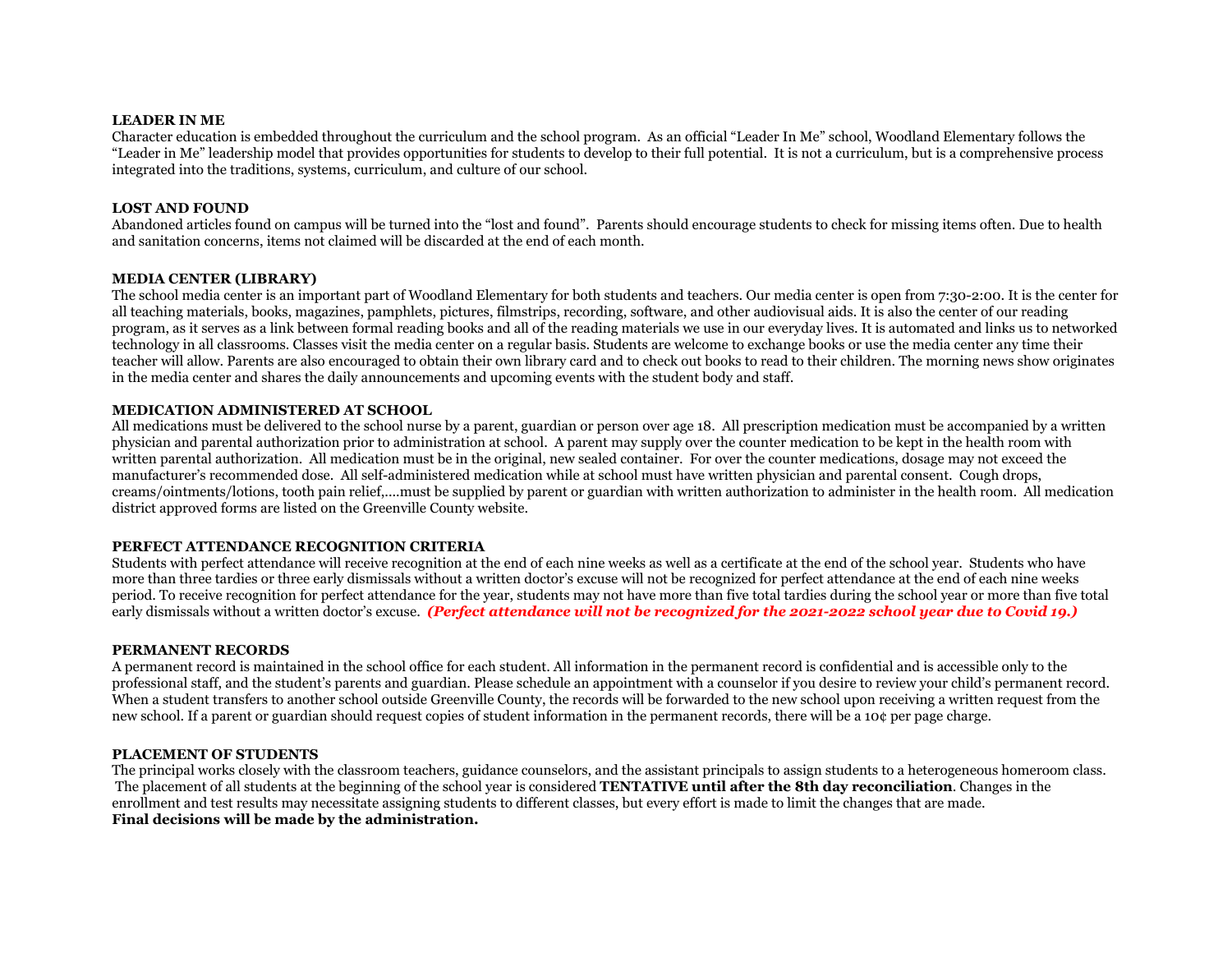\*Teacher Request Letters- Please refer to the school's website and the calendar for specific information. \*Final placement in a classroom is dependent on receipt of former school's records and review.

#### **PPRA**

Notification of Rights under the Protection of Pupil Rights Amendment-affords parents and eligible students rights regarding our conduct of surveys, collection and use of information for marketing purposes, and certain physical exams. **[English](https://drive.google.com/open?id=1UNpFz_LrjWnKIQ7ojQ44XYAj0ZFYYyJZ) [Spanish](https://drive.google.com/open?id=1UNsAEMRwFhnqz-tX6rGe746e6iUYKkYq)**

#### **PROCESSING END OF YEAR RECORDS**

Before a child's record can be processed for the next school year, the following must be completed:

- 1. All fees for lost/damaged South Carolina textbooks must be paid in full.
- 2. All activities, materials, etc. that have not been paid for during the year must be resolved.
- 3. All borrowed lunch money must be repaid to the cafeteria.
- 4. All NSF checks and service charges must be cleared.
- 5. All library books must be paid for or returned.

#### **PROMOTION/ RETENTION POLICY**

The Promotion /Retention Policy adopted by the School District of Greenville County assures that students reach minimum academic standards at each grade level before they are promoted. Students must meet the criteria set by the district in order to be promoted.

**Step 1 Parent conferences will be requested to inform parents of the academic concerns about their child.**

**Step 2 Parents will also be notified in writing before there is a possibility that their child may not meet the standards.**

**Step 3 Parent conferences will be scheduled to discuss the academic progress the child has made and share ways parents can help their child at home.**

#### **RELATED ARTS PROGRAM**

Art, music, and physical education programs are compulsory and students must attend these classes. Art, music, and physical education teachers will work with each class for a class period each week.

#### **REPORT CARDS/PROGRESS REPORTS**

All students will receive a report card each nine weeks. This report will grade children in reading, language, spelling, handwriting, mathematics, social studies, science and health, art, music, and physical education. If a report is not received, please notify the child's teacher or school office. Students who have failing grades by interim progress report time will receive a progress report. Final report cards will be mailed to students if postage is provided unless the student has lost library books and/or textbooks that have not been paid for. Parents can access grades at all times through the Parent Backpack.

#### **SPECIAL EDUCATION SERVICES**

Special education services are provided for students who qualify according to South Carolina and Federal IDEA criteria. Parents may request a meeting to discuss their child's academic and/or behavioral struggles with a support team of school professionals. However, a child will not automatically qualify based on failing grades or bad behavior.

#### **SCHOOL PARTIES**

There will be a limit of 3 adults plus the aide, if applicable, approved to attend and supervise parties in each classroom. Those individuals include the teacher, aide (if applicable) the room mom or her designee, and a parent selected through the same lottery process used each year in our selection of chaperones for field trips. Parents will sign up to have their name placed in the drawing when notified by the classroom teacher. The list of parents selected to attend the parties will be given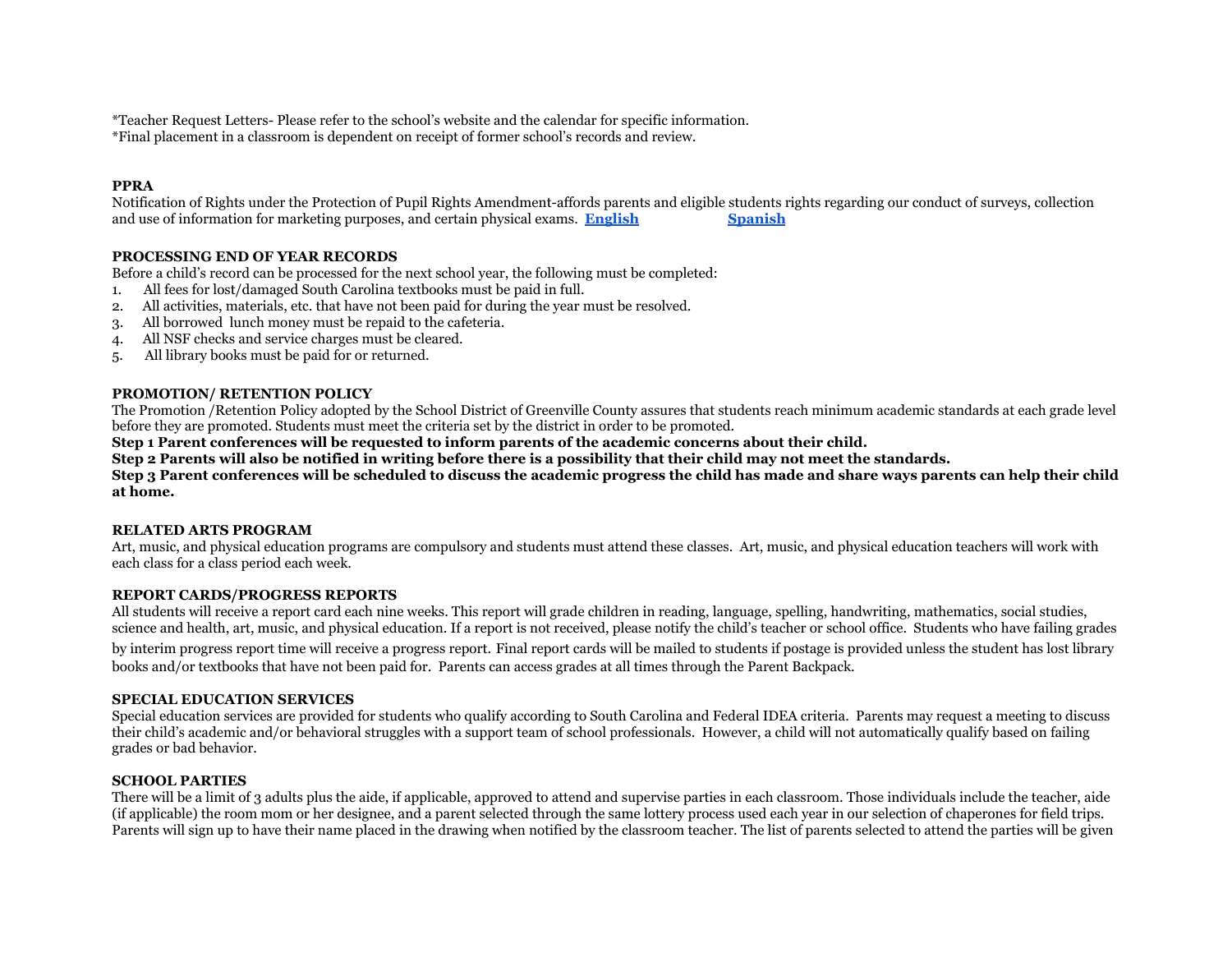to the office prior to the day of the party. Approved parents will be required to register at our front desk on the day of the party at the designated time before proceeding to classrooms. Parents/volunteers can still send in goodies and treats, but we can no longer allow the large numbers of parents to 'drop in' and visit classrooms on party days. Approved class parties are the December Holiday Party and June End-0f-Year Party. Treats or goodie bags may be sent for other holiday recognition with teacher approval.

#### **SPEECH PROGRAM**

Woodland's Speech Language Pathologists serve students with deficits in the following areas: articulation (speech sound production), language (word meaning, listening skills, grammar, social communications, etc.), voice (hoarse, breathy, and nasal) and fluency (stuttering). Speech screenings are completed for all kindergarten students and newly enrolled first grade students. Screenings are completed for upper grade levels by referral. Students that have difficulty with the screening will be considered for further evaluation.

#### **STANDARDIZED TESTING PROGRAM**

Woodland Elementary follows the district and state testing programs. Standardized achievement and aptitude tests are administered and test results are available to the parents. Standardized test data are used to identify those areas in which students show academic strength or weakness and to help the school improve the instructional program. Parents will receive a copy of their child's test results (first 9 weeks conference). Our counselors are always available to answer any questions or provide an explanation about your child's test scores.

#### **STUDENT SPEAKERS AT SCHOOL SPONSORED EVENTS**

The School District of Greenville County is committed to maintaining an educational environment in which students of all backgrounds, beliefs and religions are welcome and treated with equal dignity and respect. The District will neither advance nor inhibit religion. In accord with the United States Constitution, the District protects private expression, including religious expression, by individual students as long as that expression does not create a disruption to or interfere with the educational environment.

Student speakers at school-sponsored activities, including graduations, may not be selected on a basis that either favors or disfavors religious speech. Where student speakers are selected on the basis of genuinely neutral, evenhanded criteria and retain primary control over the content of their expression, that expression is not attributable to the school and therefore may not be restricted because of its religious or secular content. In contrast, where school officials determine or substantially control the content of what is expressed, such speech is attributable to the school and may not include prayer or religious content. A school, however, may prevent or remove a speaker if the content of their speech is obscene, contrary to the District's behavior code or substantially disruptive to the school environment.

For a comprehensive overview of student's rights, please review the U.S. Department of Education's guidelines on religious expression in public schools at: <https://ed.gov/policy/gen/guid/religionandschools/index.htm>

#### **SUGGESTIONS FOR PARENTS HELPING STUDENTS AT HOME**

- · Provide a quiet place and designate a time for students to study without distractions of radio, television or telephone.
- · Provide necessary materials such as paper, pencils, pens and notebooks as well as materials for special projects such as novels, graph paper, magic markers, poster paper and special notebooks.
- Have available for students a dictionary and an abundance of reading materials including magazines, newspapers and books.
- · Encourage friends and relatives to give educational gifts such as books, magazine subscriptions, educational games and manipulative toys.
- · Check with students daily about homework assignments to help them plan for study.
- Review with students any work returned by teachers to help students learn from their errors.
- · Have students explain lessons being studied, thereby increasing their understanding of the material.
- · Help build your child's self-esteem and confidence by providing positive reinforcement.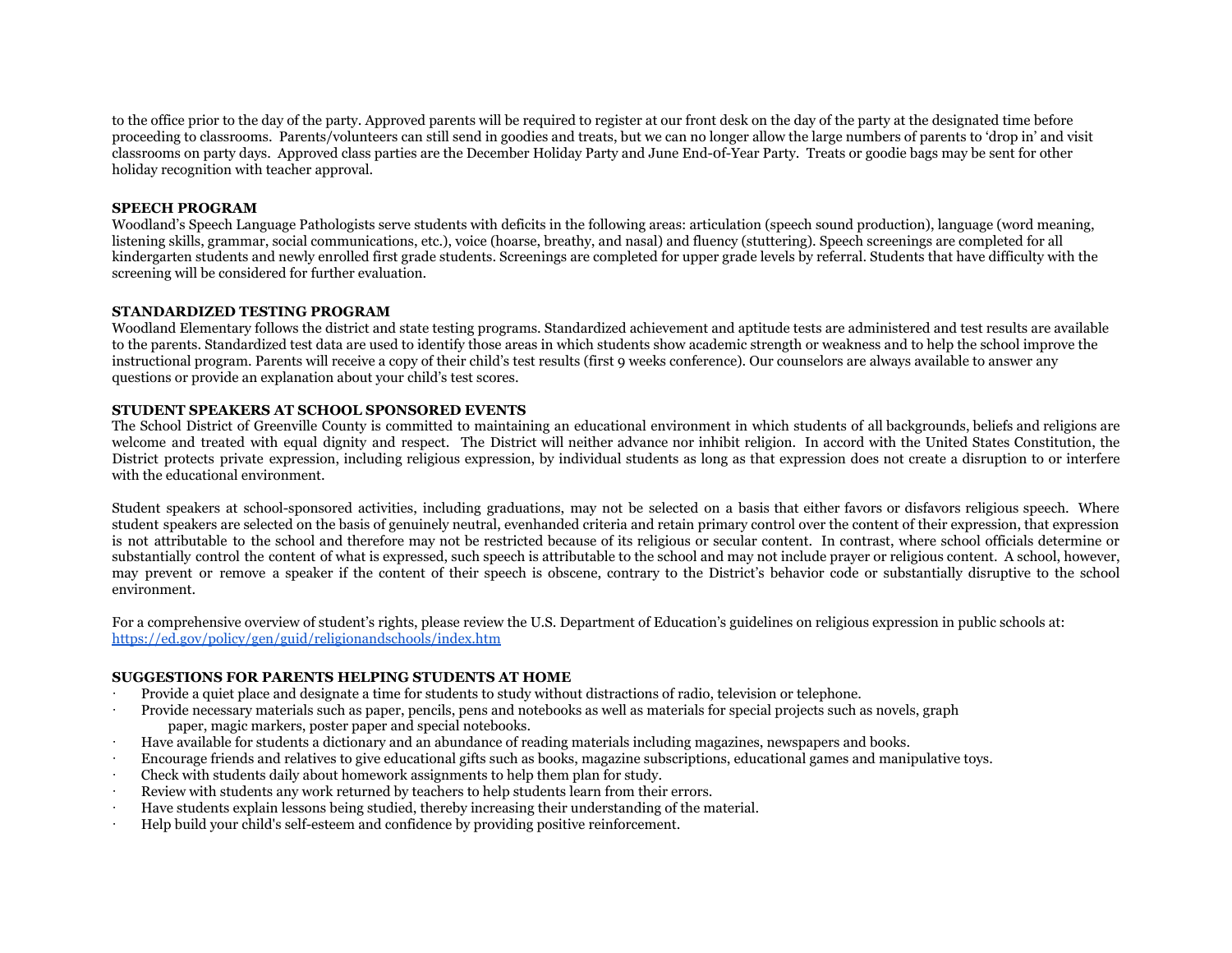- Encourage students to revise work that is not completed neatly and orderly.
- · Assist students in memorization of addition, subtraction, multiplication and division facts at appropriate grade levels.
- Keep in touch with teachers and counselors about student's progress.
- · Be supportive by showing interest in student's work and willingness to provide help when needed.
- · Assist students in planning appropriate extracurricular activities to develop socially and physically as well as academically.
- · Do not make excuses for things your child fails to do. Help them learn to assume responsibility for their choices. Hold them accountable for what is expected.
- Contact the teacher when you have questions or concerns. Expect regular reports of progress.
- · Do not hesitate to ask for help or clarification.
- **· Setup a daily schedule for eLearning.**
- **· Students should attend their Google Meets daily when eLearning to gain additional clarity on assignments and ask questions.**
- **· Ensure that eLearning assignments for each subject are complete and submitted by midnight on the eLearning day.**
- **· Utilize teacher feedback for growth in learning and skills**
- **· Provide your student with short brain breaks between subjects to regain focus.**
- **· Monitor Parent Backpack regularly for student grades (2nd-5th grades).**

#### **TARDINESS**

School begins promptly at 7:45 a.m. Students should be in their classrooms by this time and ready for instruction. Woodland opens at 7:00 am daily to ensure ample drop-off time. Punctuality is a quality of good citizenship so help your student be on time. If you arrive after 7:45 a.m, please park in the parking lot and walk your student into the office. **Any student who has more than 5 tardies will forfeit eligibility for a perfect attendance award at the end of the year. The only exceptions to this policy are those that have been medically excused.**

## **TEACHERS' WORKROOM, MAILBOX AREA, and BREAKROOM**

The teachers' mailbox area and the break room area are for teacher/staff use only. Additionally, for safety purposes, children are not allowed in workroom areas at any time.

#### **TELEPHONES**

The telephones in the office are for school business. Therefore, students may use telephones in each classroom when the need arises or in cases of emergency. Parents can call directly into classrooms to leave voicemail messages for the teacher.

## **TEXTBOOKS**

Textbooks are given to you free of charge. Textbooks will be checked out to students electronically. They are expensive to replace so please take good care of them. You must pay for replacing all lost or damaged books and materials before report cards will be mailed at the end of the year.

## **THREATS**

All threats from students and/or adults will be taken seriously and reported immediately to law enforcement officials.

## **TOYS**

Toys, trinkets, gadgets, or any item that distracts children's attention are not allowed at school. They interfere with teaching and learning and can cause disturbances. Teachers have been instructed to collect all items that do come to school. Parents can pick collected items up from the teacher at the end of the school year.

#### **TRANSFERS**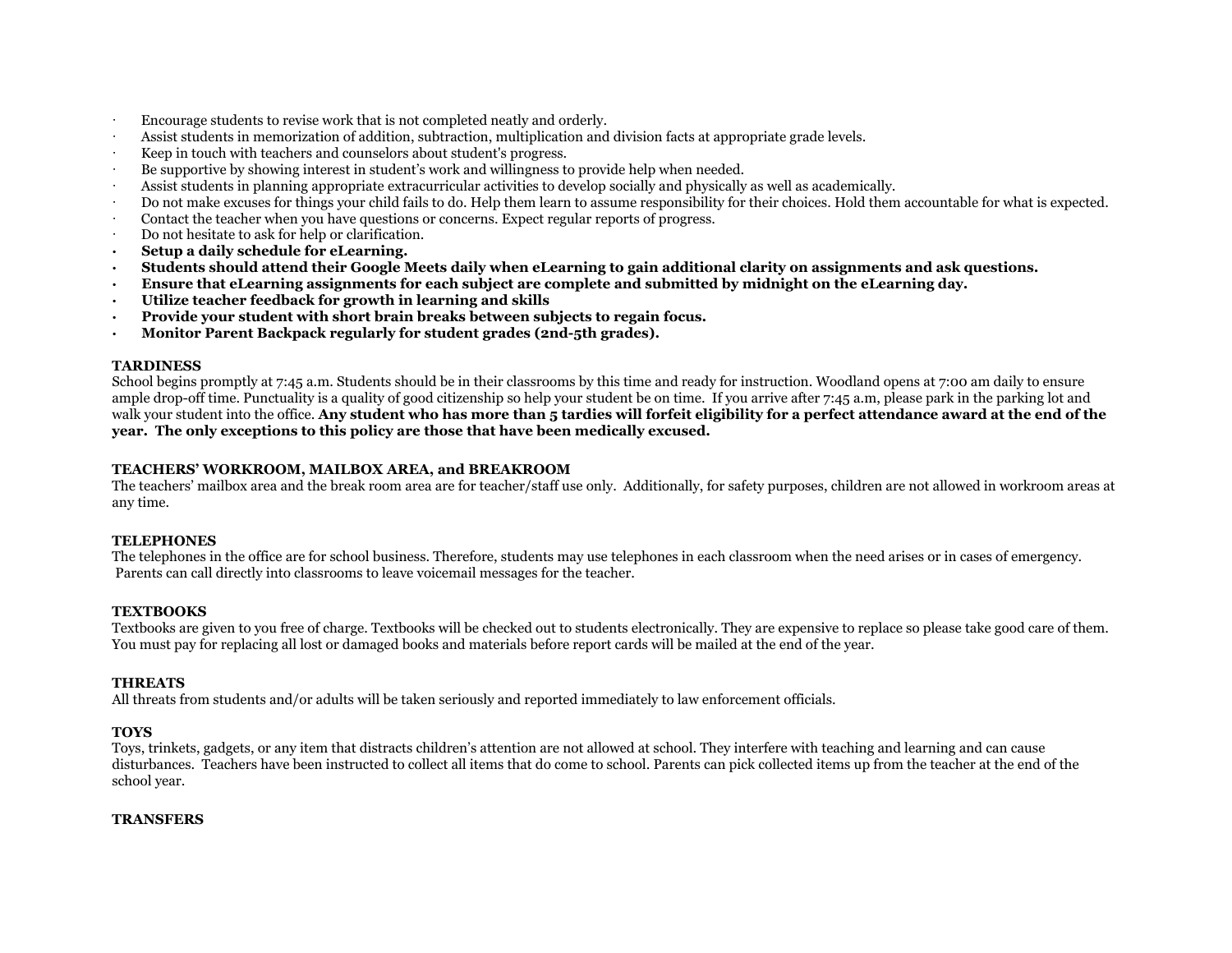When a student moves from Woodland to another school, the parent will need to come into the school office at least one week in advance to complete a transfer form. School records will be forwarded to the new school upon request from the school. All money owed to Woodland is due prior to withdrawal.

#### **TRANSPORTATION TO AND FROM SCHOOL**

Parents must inform their children of after school plans (including how they are getting home from school), before students arrive at school each day. **Please notify your child's teacher in writing if there is a transportation change.** Calls to the school office regarding changes in transportation home are limited to emergencies only and should be handled before 1:30 pm to ensure that your child goes home the correct way. We cannot interrupt classes to deliver repeated messages. Thank you for your help and attention to this important matter. Parents are asked to exercise caution and courtesy while driving on school grounds.

#### **VISITORS**

**All parents/guardians, visitors, volunteers, vendors and District employees who seek permission to enter school premises during the school day or during any school-sanctioned event not open to the general public, including field trips and dances, must be checked against the National Sex Offender Registry by using the electronic Raptor sign-in system. All persons will be required to present photo ID or district to gain entrance into the school. However, individuals working or attending events open to the general public, such as a field day or school carnival, are not required to be checked against the system but are required to sign in at the appropriate stations.**

**If a person refuses to have his/her photo identification scanned or does not have a state-issued photo identification, then the individual will not be allowed to enter the school. If he/she is a verified parent/guardian of a student at the school then they must be escorted / supervised by school personnel at all times.**

**\*Everyone cleared for entry receives a badge which must be worn at all times while on the campus. Volunteers and field trip chaperones receive a Volunteer Badge. Parents/Guardians, Visitors and Vendors receive a Visitor Badge. All visitors and volunteers must present a photo ID or district ID and will be checked against the National Sex Offender Registry. All field trip chaperones will require an additional background check. See Field Trip Guidelines for additional information.**

For safety and management reasons, our office staff will greet you as you enter the office, ask you to present current photo identification, and inquire about your destination while in the building. These procedures are for the protection of our children and staff.

#### **Visitors during Instructional Time:**

We are committed to protecting instructional time in our classrooms each day. Since unscheduled visits to the classroom can interrupt the teacher's planned activities and create distractions for children, **parents and visitors are not allowed to visit classrooms unless prior arrangements have been made with the teacher. All conferences must be arranged during non-instructional periods.**

**Visitors during Lunch Time: (At this time, we are not able to have visitors for lunch due to students eating in the classrooms.)** Due to our increased student enrollment, our ability to accommodate visitors during lunch periods has become more difficult due to limited seating. In order to stay on schedule students & teachers will be served & seated first; teachers will then direct visitors to additional available seating. We appreciate your understanding and cooperation.

\*All parents and visitors will join the class at the lunchroom door. When lunch has ended, students will return to the classroom. Parents are asked to end their visit when they exit the cafeteria. \*\*Parents are not allowed to bring in lunches from outside sources (ex: McDonald's, Subway, Chick-Fil-A, etc.). Soft drinks are not permitted in the school cafeteria.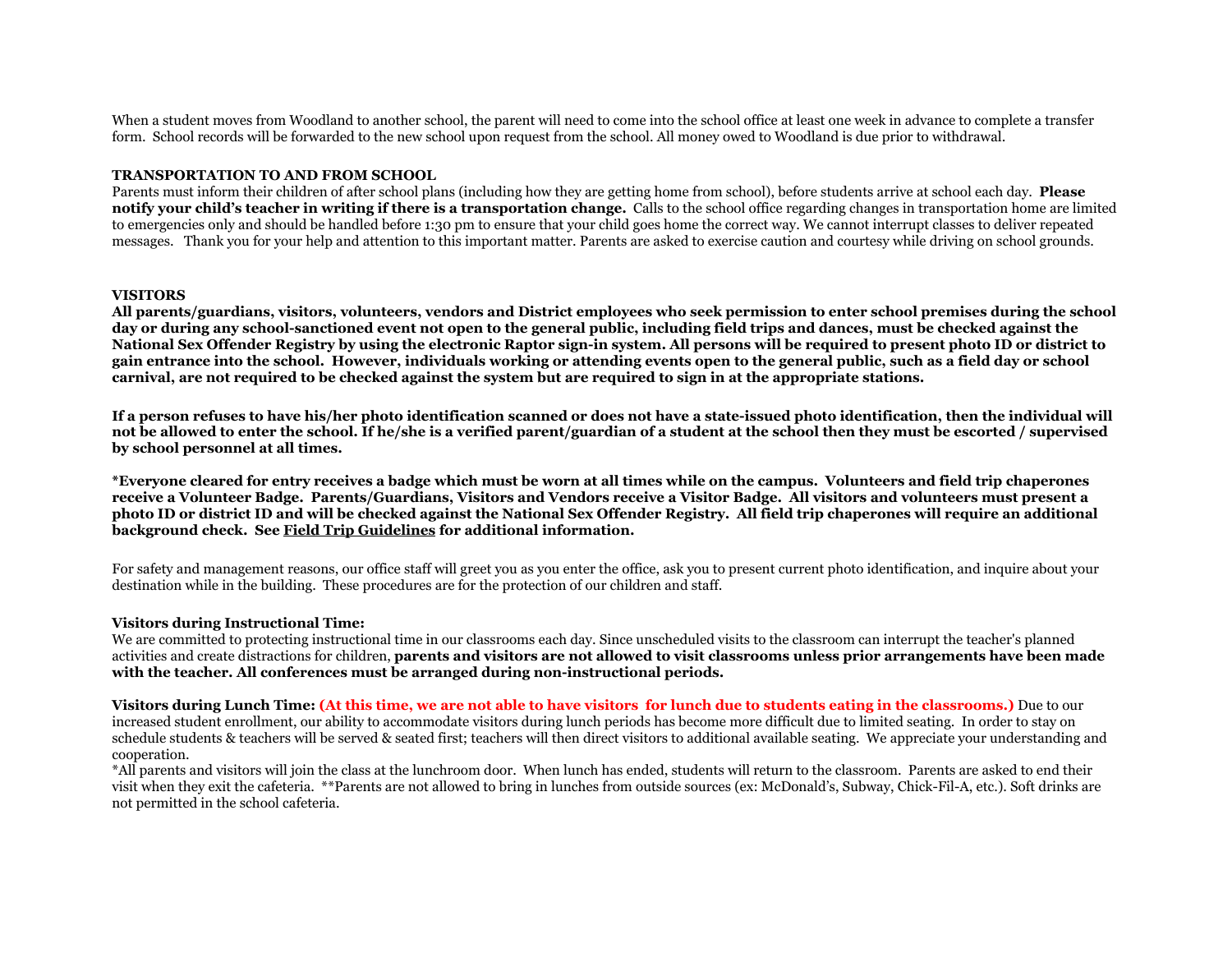#### **WALKERS**

Parents who would like for their children to walk to/from school will need to contact the school for specific details. Only certain neighborhoods are designated as "walker" friendly according to GCSD Transportation guidelines. Those who walk to school are expected to act responsibly in caring for the property of others and follow all safety rules. We do not provide crossing guards or traffic control personnel on Gibbs Shoals Road. The families who walk to school from Suddath Farm should cross Gibb Shoals Road at the crosswalk provided at the traffic light at the corner of Gibb Shoals Road and Suber Road.

#### **WEEKLY NEWSLETTERS**

Parents will receive from every teacher a report every week giving an academic and behavior report on their child and a brief overview of the upcoming curriculum topics of study. This will enable parents to be involved with their children's studies. If any parent does not receive a Weekly Newsletter, either by paper or electronically, the parent needs to contact the teacher to determine the problem. Please read every memo for important school information. Teachers in each grade level will notify parents of newsletter/folder procedures.

## **LEADERSHIP OPPORTUNITIES**

Woodland Elementary School has many opportunities for students to develop leadership skills as well as participate in extracurricular activities and clubs. In an effort to create fairness for all students, the administrative team has created a list of guidelines for selection and participation in these clubs.

Tour Guides Beta Club Welcome Leaders WES Morning Show Library Cadets Safety Leaders Computer Leaders Student Lighthouse Office Leaders Announcement Leaders WIG Wagon Leaders Green Team Newspaper Leaders Flag Patrol Birthday Wish Leaders **Performance Groups** Chorus Drum Ensemble Various Covey Clubs

#### **IMPORTANT PHONE NUMBERS**

355-0400 Main Office, Principal, Assistant Principals 355-0408 Cafeteria 355-0413 School Counselor-Mrs. All 355-0404 School Counselor-Ms. McWhorter 355-0468 ESOL 355-0467 ESOL